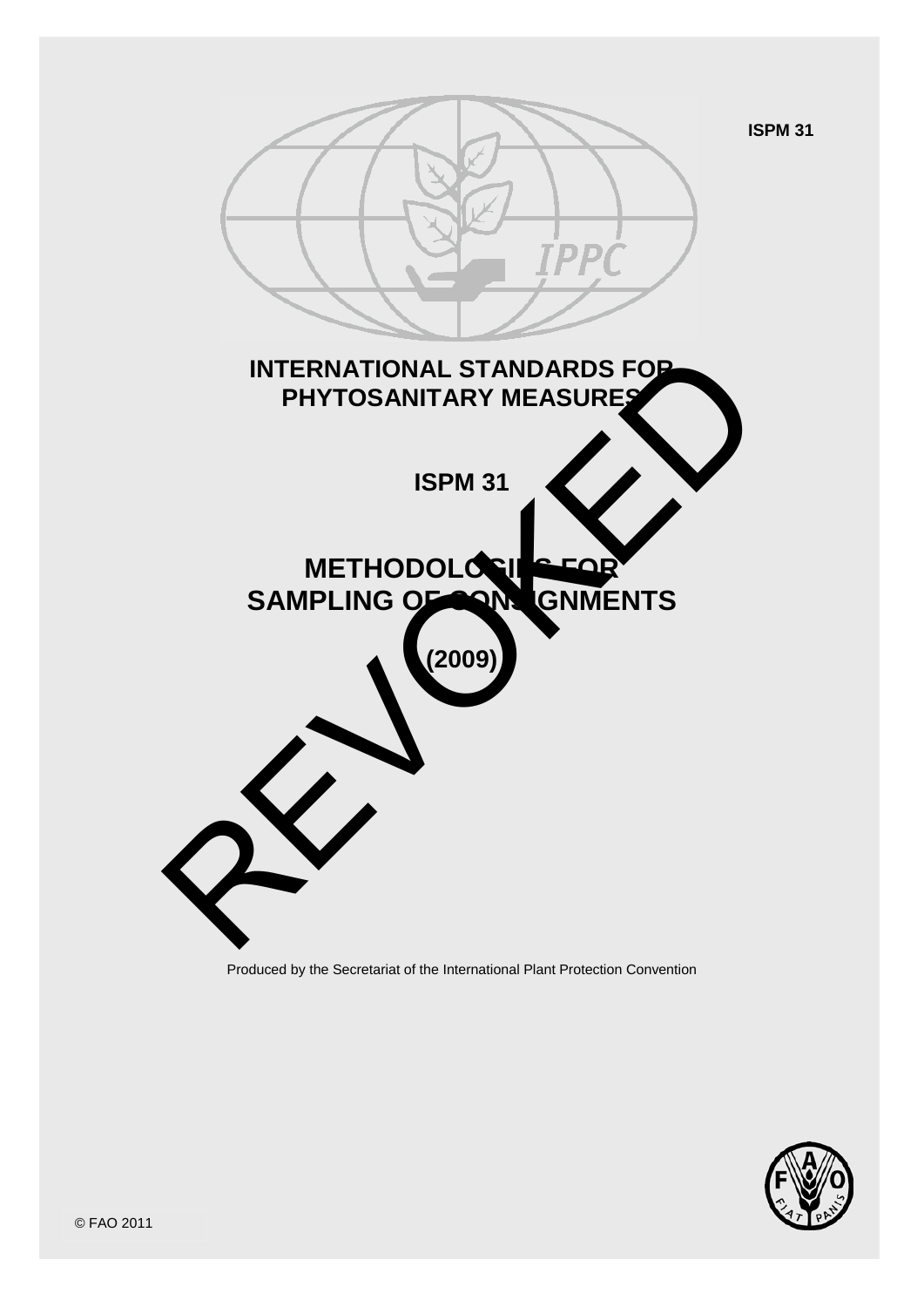**Publication history**

*This is not an official part of the standard* 2004-04 ICPM-6 added topic *Sampling of consignments* (2004-030) 2004-04 SC approved Specification 20 *Guidelines on sampling of consignments* 2005-07 EWG developed draft text 2006-05 SC requested comments via e-mail 2007-05 SC revised draft text and approved for MC 2007-06 Sent for MC 2007-11 SC revised draft text 2008-04 CPM-3 adopted standard **ISPM 31**. 2008*. Methodologies for sampling of consignments*. Rome, IPPC, FAO. Publication history: Last modified August 2011

REVOKED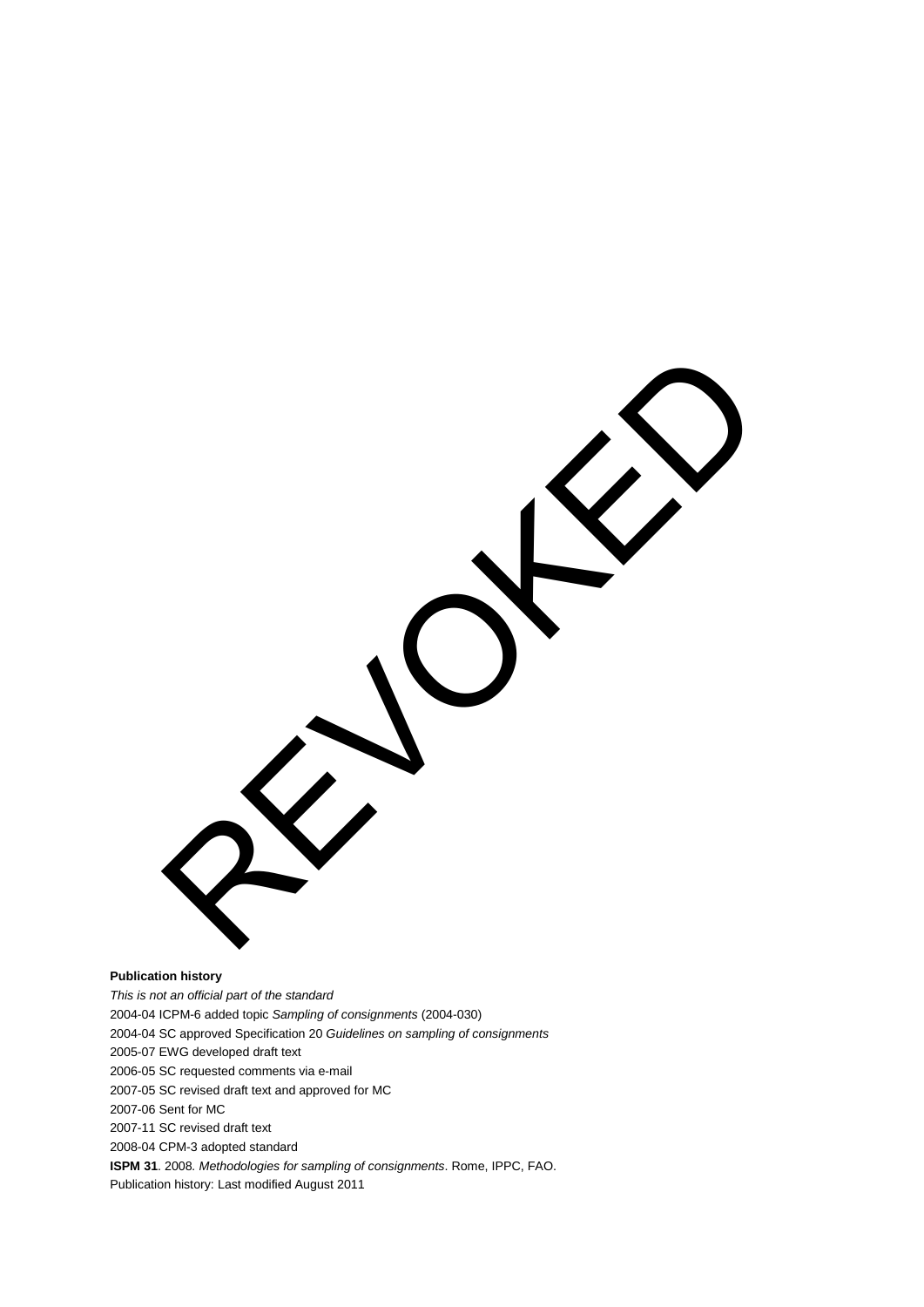# **CONTENTS**

|    |                            | $\ldots$ 31-6      |  |
|----|----------------------------|--------------------|--|
|    |                            | $\frac{1}{2}$ 31-7 |  |
| 1. |                            | $\bullet$ 31-7     |  |
| 2. |                            |                    |  |
| 3. |                            |                    |  |
|    | 3.1                        |                    |  |
|    | 3.1.1                      |                    |  |
|    | 3.1.1.1                    |                    |  |
|    | 3.1.1.2                    |                    |  |
|    | 3.1.1.3                    |                    |  |
|    | 3.1.1.4                    |                    |  |
|    | 3.1.1.5                    |                    |  |
|    | 3.1.1.6                    |                    |  |
|    | 3.1.2                      |                    |  |
|    | 3.1.3                      |                    |  |
|    | 3.1.3.1                    |                    |  |
|    | 3.1.3.2                    |                    |  |
|    | $3.1 \overline{\smash{3}}$ |                    |  |
|    | 3.1.3.4                    |                    |  |
|    | 3.1.3.5                    |                    |  |
|    | 3.1.3.6                    |                    |  |
|    | 3.2                        |                    |  |
|    | 3.2.1                      |                    |  |
|    | 3.2.2                      |                    |  |
|    | 3.2.3                      |                    |  |
| 4. |                            |                    |  |
| 5. |                            |                    |  |
|    | 5.1                        |                    |  |
|    | 5.2                        |                    |  |
| 6. |                            |                    |  |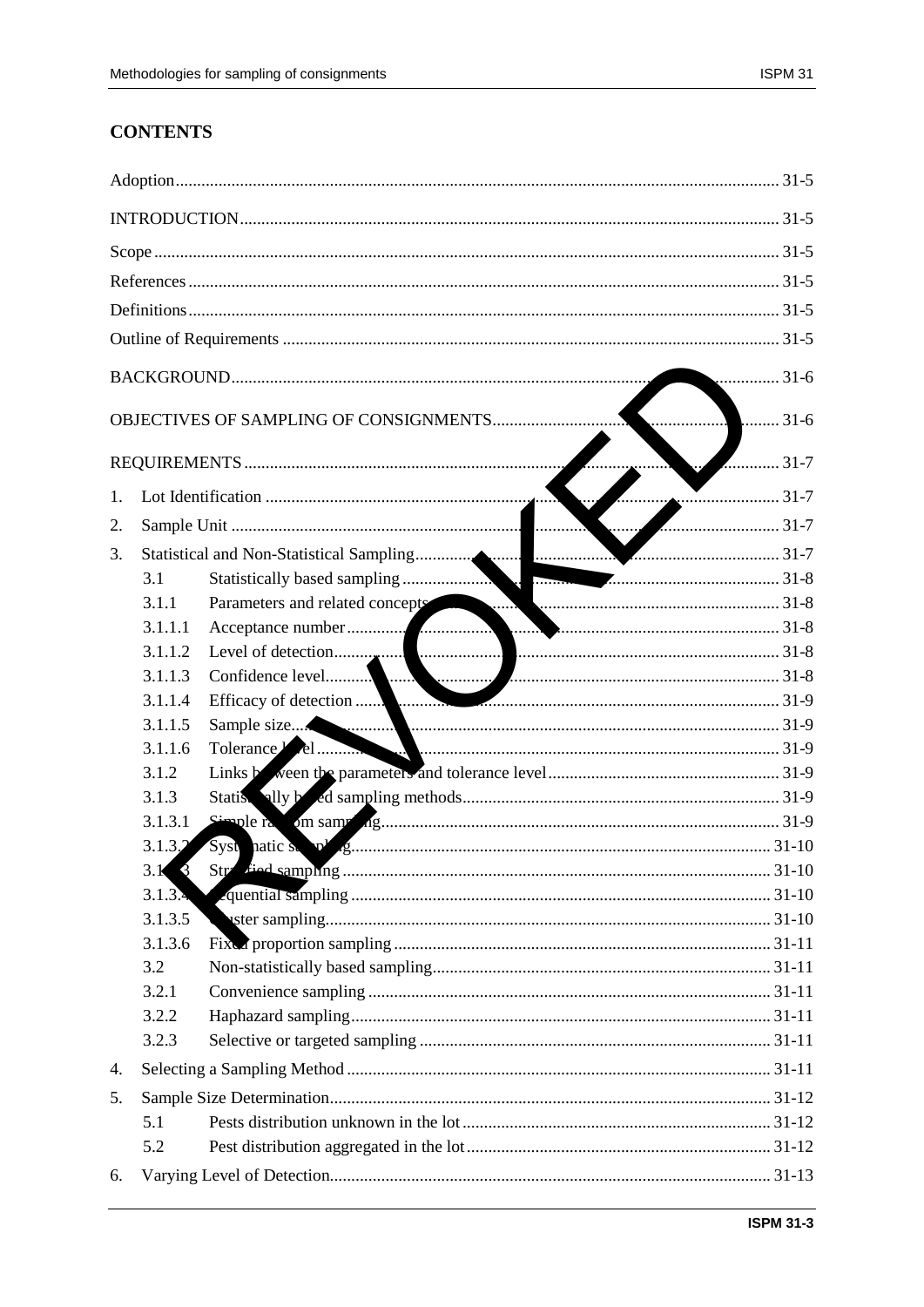| APPENDIX 2: Calculating sample sizes for small lots: hypergeometric-based sampling    |  |
|---------------------------------------------------------------------------------------|--|
|                                                                                       |  |
| APPENDIX 4: Sampling for pests with an aggregated distribution: beta-binomial based   |  |
| APPENDIX 5: Comparison of hypergeometric and fixed proportion sampling results  31-21 |  |

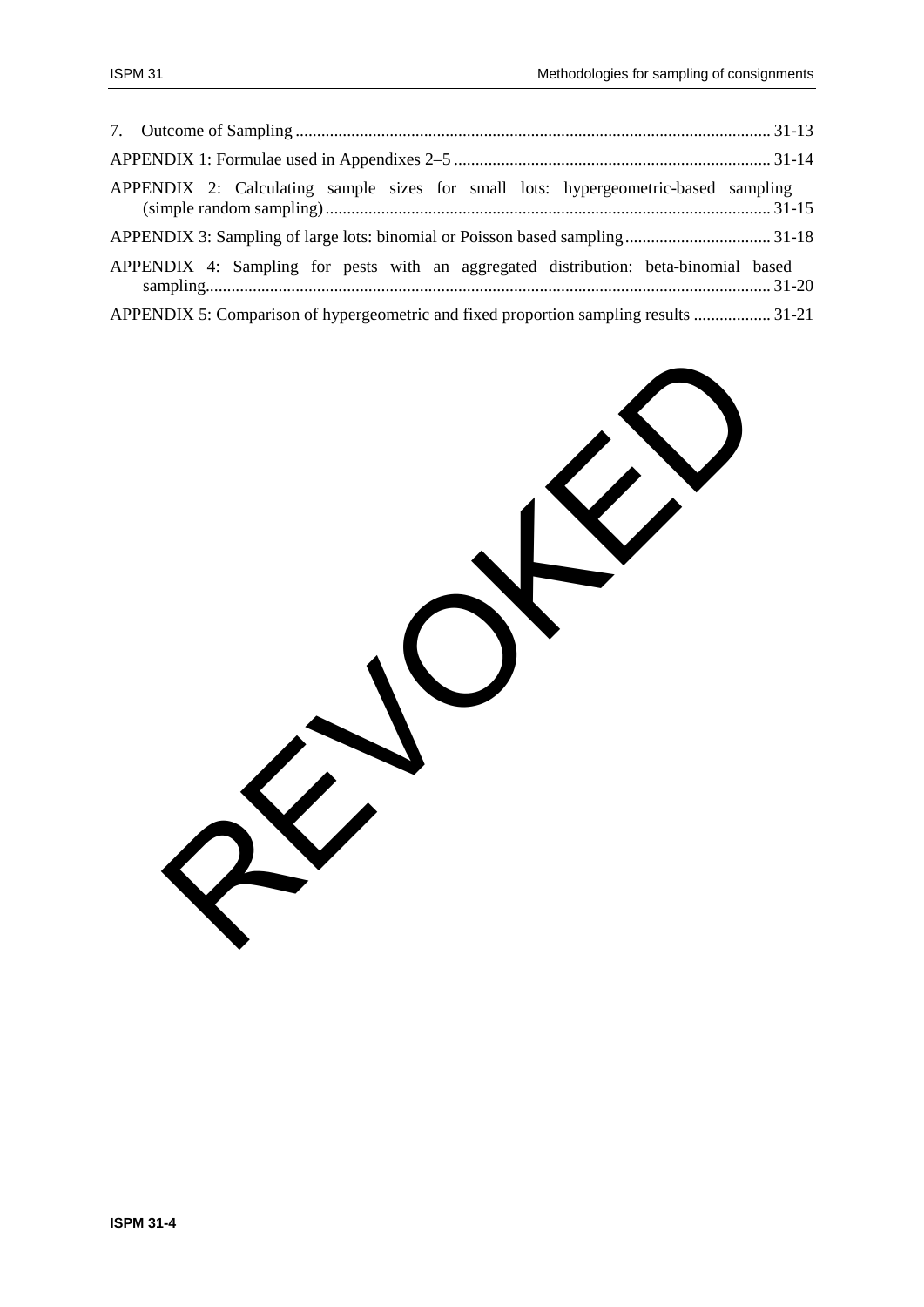### **Adoption**

This standard was adopted by the Third Session of the Commission on Phytosanitary Measures in April 2008.

### **INTRODUCTION**

#### **Scope**

This standard provides guidance to national plant protection organizations (NPPOs) in selecting appropriate sampling methodologies for inspection or testing of consignments to verify compliance with phytosanitary requirements.

This standard does not give guidance on field sampling (for example, as required for surv

#### **References**

Cochran, W.G. 1977. *Sampling techniques*. 3rd edn. New York, John Wiley & Sons. 428 pp.

**ISPM 1.** 2006. *Phytosanitary principles for the protection of ants a* the application of *phytosanitary measures in international trade. Rome, PPC, FAC* 

**ISPM 5**. *Glossary of phytosanitary terms*. Rome, IPPC, FA

**ISPM 11**. 2004. *Pest risk analysis for quarantine pests in ding analysis of environmental risks and living modified organisms*. Rome, IPP

**ISPM 20**. 2004. *Guidelines for a phytosani Iry import regulatory system.* Rome, IPPC, FAO.

**ISPM 21**. 2004. *Pest risk analysis for regulated non-quarantine pests*. Rome, IPPC, FAO.

**ISPM 23.** 2005. *Guidelines for inspection*. Rome, IPPC, AO.

### **Definitions**

Definitions of phytosanitary terms used in the present standard can be found in ISPM 5 (*Glossary of phytosanitary terms*).

#### **Outline of I**

The sampling methodologies wed by NPPOs in selecting samples for the inspection of consignments of commodities moving international trade are based on a number of sampling concepts. These include parameters such as acceptance level, level of detection, confidence level, efficacy of detection and sample si iate sampling methodologies for inspection or testing of consignments to verify controllar product profiles.<br>
State of the guidance on field sampling (for example, as repeated for survey).<br>
In W.G. 1977. Sampling technique

The application of statistically based methods, such as simple random sampling, systematic sampling, stratified sampling, sequential sampling or cluster sampling, provides results with a statistical confidence level. Other sampling methods that are not statistically based, such as convenience sampling, haphazard sampling or selective sampling, may provide valid results in determining the presence or absence of a regulated pest(s) but no statistical inference can be made on their basis. Operational limitations will have an effect on the practicality of sampling under one or another method.

In using sampling methodologies, NPPOs accept some degree of risk that non-conforming lots may not be detected. Inspection using statistically based methods can provide results with a certain level of confidence only and cannot prove the absence of a pest from a consignment.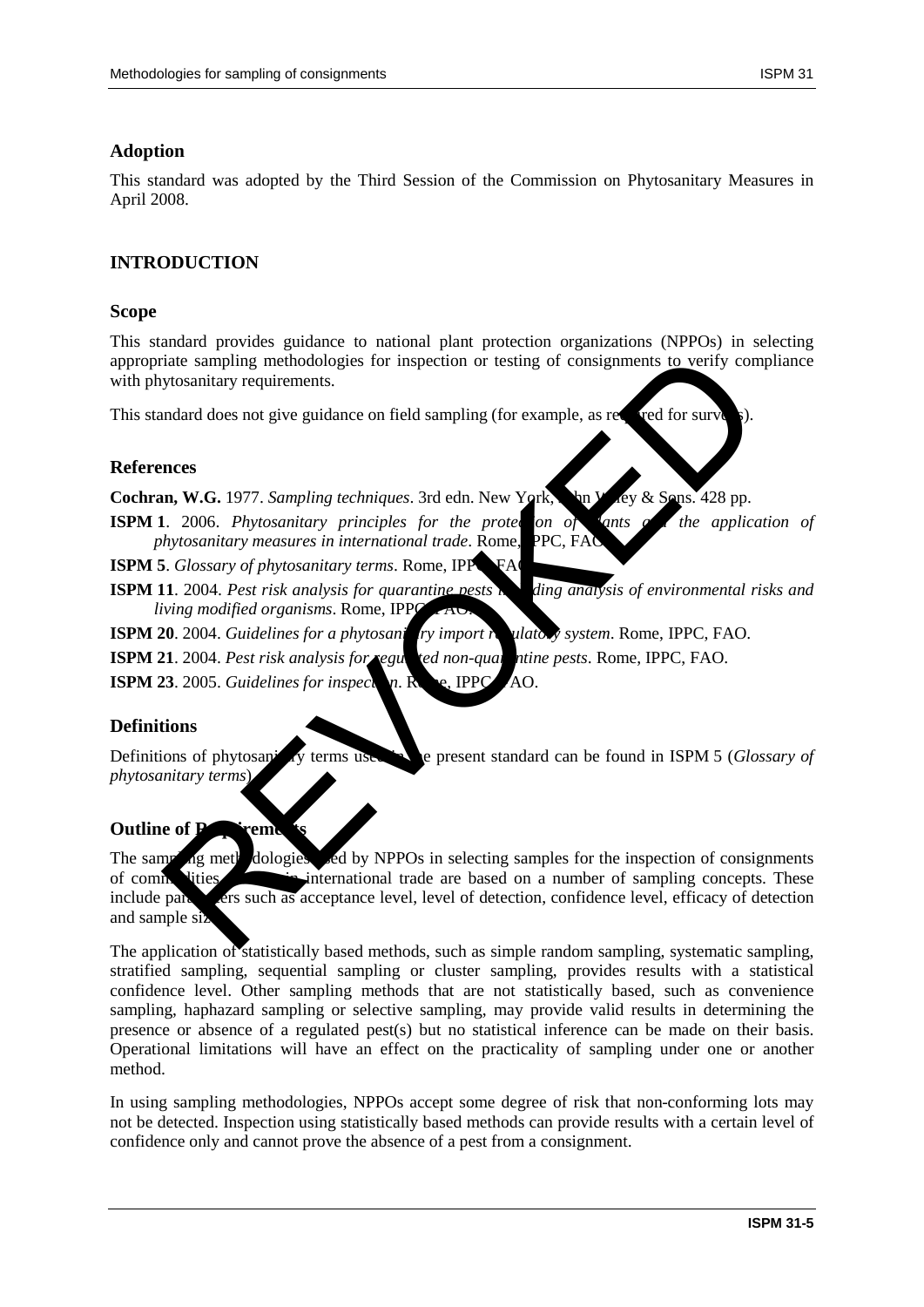### **BACKGROUND**

This standard provides the statistical basis for, and complements, ISPM 20:2004 and ISPM 23:2005. Inspection of consignments of regulated articles moving in trade is an essential tool for the management of pest risks and is the most frequently used phytosanitary procedure worldwide to determine if pests are present and/or the compliance with phytosanitary import requirements.

It is usually not feasible to inspect entire consignments, so phytosanitary inspection is performed mainly on samples obtained from a consignment. It is noted that the sampling concepts presented in this standard may also apply to other phytosanitary procedures, notably selection of units for testing.

Sampling of plants, plant products and other regulated articles may occur prior to export, at the point of import, or other points as determined by NPPOs.

It is important that sampling procedures established and used by NPOs are documented and transparent, and take into account the principle of minimum impact  $(X, M 1:2006)$ , articularly transparent, and take into account the principle of minimum impact  $(NM 1:2006)$ , articularly because inspection based on sampling may lead to the refusal to  $\lambda$  de a physosanitary certificate, refusal of entry, or treatment or destruction of a consignment or  $p\bar{q}$  of a consigni

Sampling methodologies used by NPPOs will depend on the sample objectives (for example, sampling for testing) and may be solely statistically based developed noting particular operational constraints. Methodologies developed to achieve the  $\frac{1}{2}$  mpling  $\frac{1}{2}$  express, within operational constraints, may not yield the same statistical confidence evels in the results as fully statistically based methods, but such methods may still give valid results on the desired sampling objective. If the sole purpose of sampling is  $t$  rease the chance of finding a pest, selective or targeted sampling is also valid. grof plants, plants products and other regulated articles may occur prior to export, at the products and other regulated by NPPos.<br>
Important that sampling procedures established and used by NP is are does<br>
in inspection b

# **OBJECTIVES OF SAMPLING & F CONSIGNMENTS**

Sampling of consignments is done for inspection and/or testing in order to:

- detect regulated pest
- provide assurance that the number of regulated pests or infested units in a consignment does not  $e$  exceed the specified tolerance level for the pest
- provide assurance of the general phytosanitary condition of a consignment
- $\det$   $\cos$  is  $\sin$  which a phytosanitary risk has not yet been determined
- optimize the robability detecting specific regulated pests
- $\dot{m}$  imize  $\dot{m}$  of available sampling resources
- gather a er information such as for monitoring of a pathway
- verify compliance with phytosanitary requirements
- determine the proportion of the consignment infested.

It should be noted that inspection and/or testing based on sampling always involves a degree of error. The acceptance of some probability that the pests are present is inherent in the use of sampling procedures for inspection and/or testing. Inspection and/or testing using statistically based sampling methods can provide a level of confidence that the incidence of a pest is below a certain level, but it does not prove that a pest is truly absent from a consignment.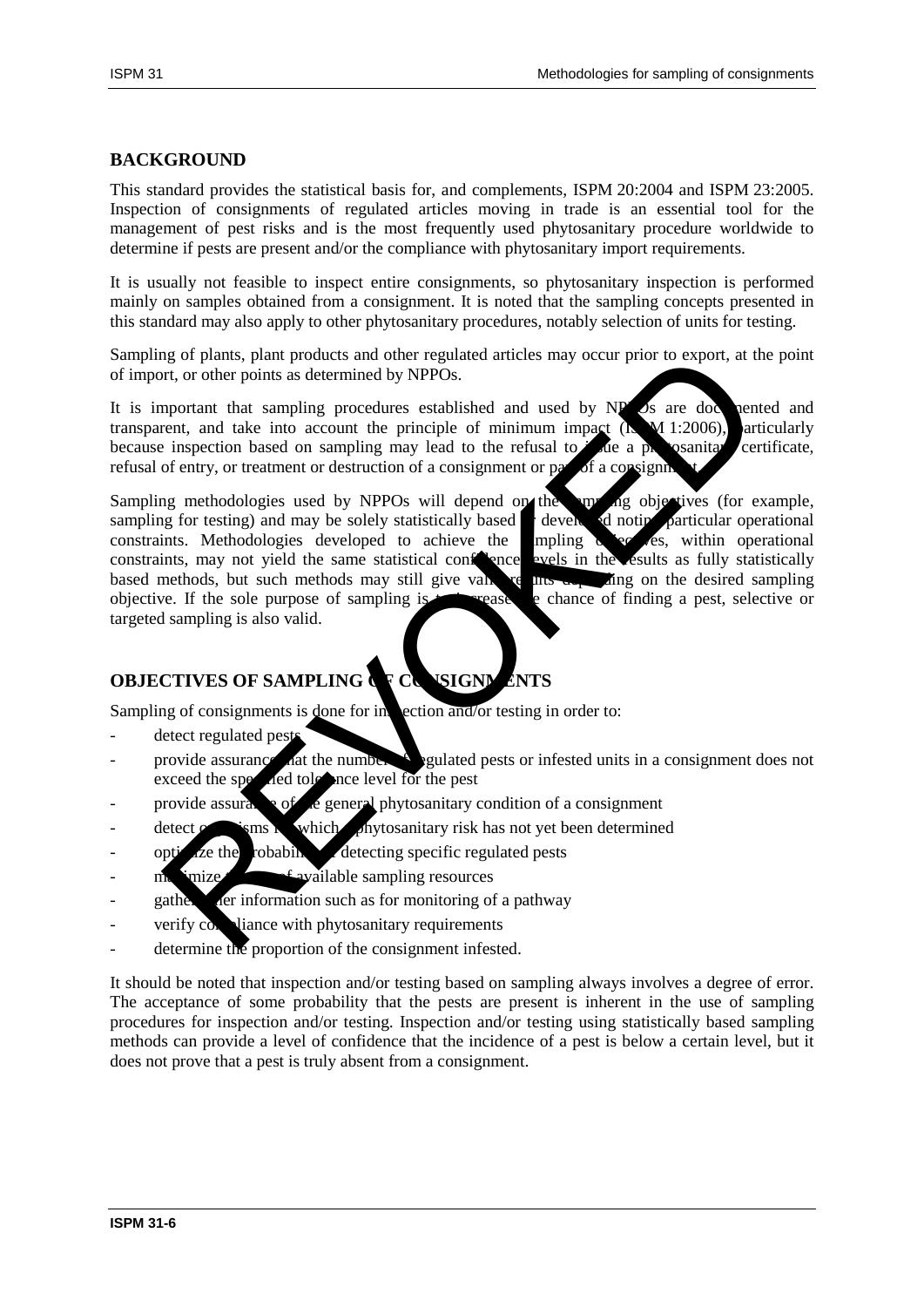### **REQUIREMENTS**

### **1. Lot Identification**

A consignment may consist of one or more lots. Where a consignment comprises more than one lot, the inspection to determine compliance may have to consist of several separate visual examinations, and therefore the lots will have to be sampled separately. In such cases, the samples relating to each lot should be segregated and identified in order that the appropriate lot can be clearly identified if subsequent inspection or testing reveals non-compliance with phytosanitary requirements. Whether or not a lot will be inspected should be determined using factors stated in ISPM 23:2005 (section 1.5).

A lot to be sampled should be a number of units of a single commodity identifiable by its homogeneity in factors such as:

- origin
- grower
- packing facility
- species, variety, or degree of maturity
- exporter
- area of production
- regulated pests and their characteristics
- treatment at origin
- type of processing.

The criteria used by the NPPO to distinguish  $\mathbf{V}$  be consistently applied for similar consignments.

Treating multiple commodities as a single  $\int$  t for conventing the may mean that statistical inferences can not be drawn from the results of the sampli

### **2. Sample Unit**

<u>.</u>

Sampling first involves the identification of the appropriate unit for sampling (for example, a fruit, stem, bunch, unit of weight, bag or can. The determination of the sample unit is affected by issues related to homogene<sup>t</sup> in the distribution of pests through the commodity, whether the pests are sedentary or mobile, you the consignment is packaged, intended use, and operational considerations. For example, if determined solely  $\alpha$  best biology, the appropriate sample unit might be an individual plant or plant a case of mobile pests, a carton plant or plant or plant or plant or plant. or other commodity container may be the preferred sample unit. However, when inspection is to detect more than one type of pest, other considerations (for example, practicality of using different sample units) may apply. Sample units should be consistently defined and independent from each other. This will allow  $N$ POs to simplify the process of making inferences from the sample to the lot or consignment from which the sample was selected. In the content of the sample with the sample with the sample to the content of the sample to the sample of the content of the sample of the sample of the sample of the sample of the sample of the sample of the sample of th

### **3. Statistical and Non-Statistical Sampling**

The sampling method is the process approved by the NPPO to select units for inspection and/or testing. Sampling for phytosanitary inspection of consignments or lots is done by taking units from the consignment or lot without replacement of the units selected<sup>[1](#page-6-0)</sup>. NPPOs may choose either a statistically based or non-statistical sampling methodology.

<span id="page-6-0"></span><sup>&</sup>lt;sup>1</sup> Sampling without replacement is selecting a unit from the consignment or lot without replacing the unit before the next units are selected. Sampling without replacement does not mean that a selected item cannot be returned to a consignment (except for destructive sampling); it means only that the inspector should not return it before selecting the remainder of the sample.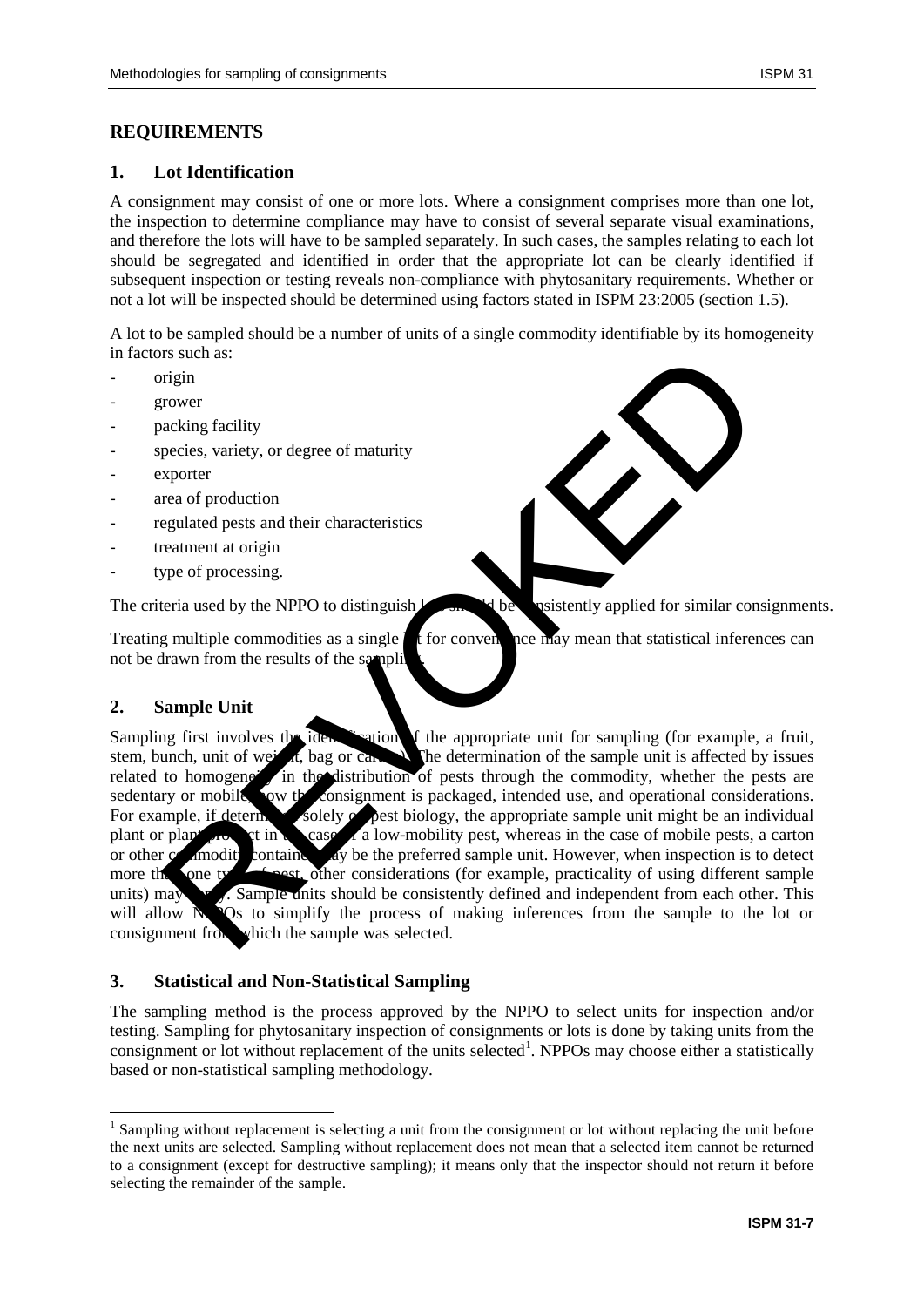Sampling based on statistical or targeted methods is designed to facilitate the detection of a regulated pest(s) in a consignment and/or lot.

### **3.1 Statistically based sampling**

Statistically based sampling methods involve the determination of a number of interrelated parameters and the selection of the most appropriate statistically based sampling method.

### **3.1.1 Parameters and related concepts**

Statistically based sampling is designed to detect a certain percentage or proportion of infestation with a specific confidence level, and thus requires the NPPO to determine the following interrelated parameters: acceptance number, level of detection, confidence level, efficacy of detection and sample size. The NPPO may also establish a tolerance level for certain pests (for  $e<sub>x</sub>$  regulated nonquarantine pests).

### **3.1.1.1 Acceptance number**

The acceptance number is the number of infested units or the number of individual pests that are permissible in a sample of a given size before phytosanitary at  $\bullet$  is taken. Many MPPOs determine permissible in a sample of a given size before phytosanitary  $\alpha$  is taken. this number to be zero for quarantine pests. For example,  $\epsilon$  the acceptance number is zero and an infested unit is detected in the sample then phytosanitary action will be taken. It is important to appreciate that a zero acceptance number within a sample  $d$  as not imply a zero tolerance level in the consignment as a whole. Even if no pests are detected in the sample there remains a probability that the pest may be present in the remainder of the consignment, albeit at a very low level. The state of the specifical priori and the specifical contribute in the specifical control and the specifical control and the specifical term of the specifical control and the specifical control and the specifical control

The acceptance number is linked to the sample. The acceptance number is the number of infested units or the number of individual pests that are ermissible in the sample whereas the tolerance level (see section 3.1.1.6) refers to the status of the entire consignment.

## **3.1.1.2 Level of detection**

The level of detection is the minimum ercentage or proportion of infestation that the sampling methodology will detect the specified eacy of detection and level of confidence and which the  $NPPO$  intends to detect in a consignment.

The level of detection may be specified for a pest, a group or category of pests, or for unspecified pests. The level of detection may be derived from:

- a decision based on perfect a specified level of infestation (the infestation  $\alpha$  $d$   $r$   $r$  present an unacceptable risk)
- an  $e_{\lambda}$  and of the effectiveness of phytosanitary measures applied before inspection
- an operationally based decision that inspection intensity above a certain level is not practical.

# **3.1.1.3 Confidence level**

The confidence level indicates the probability that a consignment with a degree of infestation exceeding the level of detection will be detected. A confidence level of 95% is commonly used. The NPPO may choose to require different confidence levels depending on the intended use of the commodity. For example, a higher confidence level for detection may be required for commodities for planting than for commodities for consumption, and the confidence level may also vary with the strength of the phytosanitary measures applied and historical evidence of non-compliance. Very high confidence level values quickly become difficult to achieve, and lower values become less meaningful for decision-making. A 95% confidence level means that the conclusions drawn from the results of sampling will detect a non-compliant consignment, on average, 95 times out of 100, and therefore, it may be assumed that, on average, 5% of non-compliant consignments will not be detected.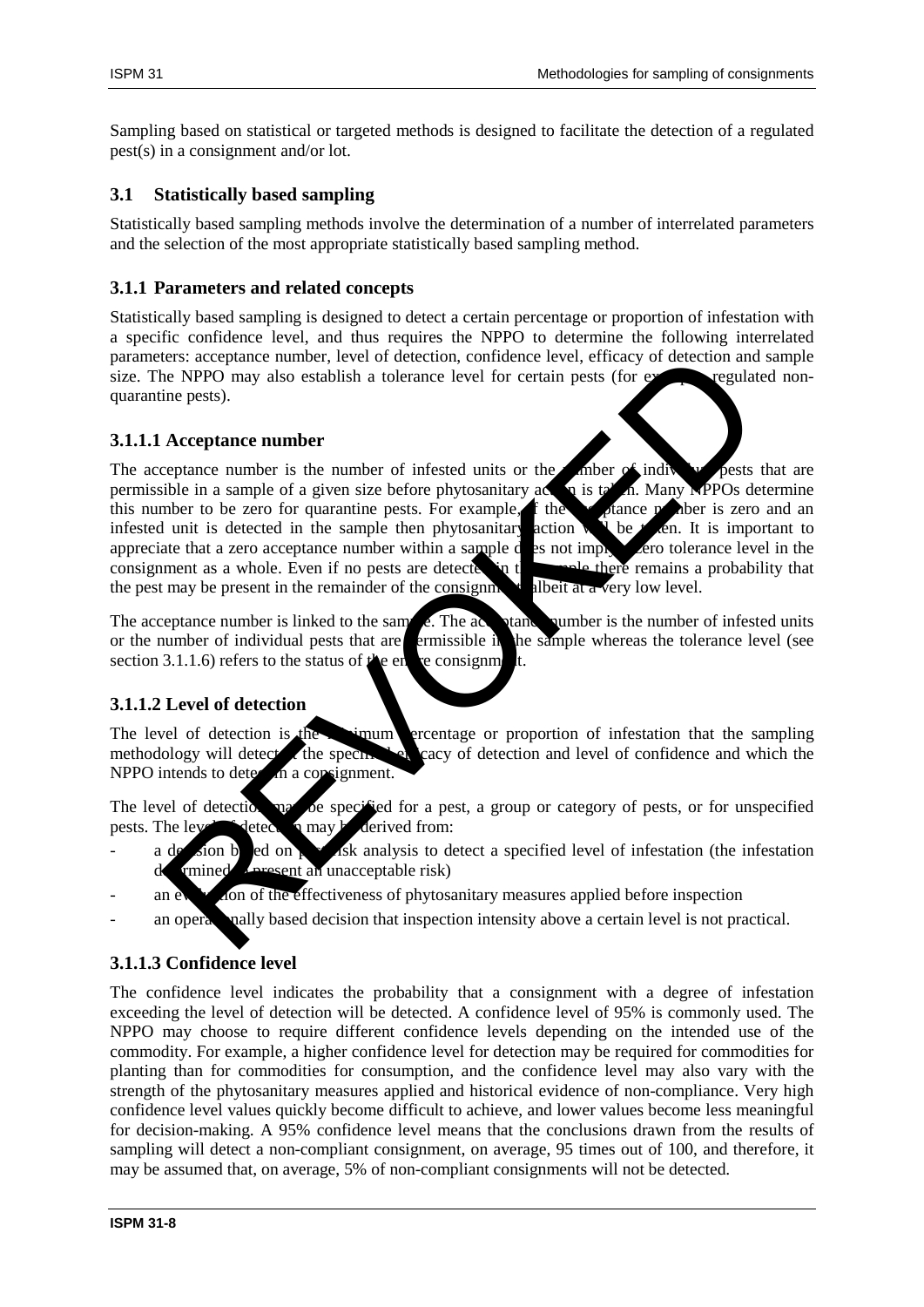### **3.1.1.4 Efficacy of detection**

The efficacy of detection is the probability that an inspection or test of an infested unit(s) will detect a pest. In general the efficacy should not be assumed to be 100%. For example, pests may be difficult to detect visually, plants may not express symptoms of disease (latent infection), or efficacy may be reduced as a result of human error. It is possible to include lower efficacy values (for instance, an 80% chance of detecting the pest when an infested unit is inspected) in the determination of sample size.

### **3.1.1.5 Sample size**

The sample size is the number of units selected from the lot or consignment that will be inspected or tested. Guidance on determining the sample size is provided in section 5.

#### **3.1.1.6 Tolerance level**

Tolerance level refers to the percentage of infestation in the entire consignment or  $\Gamma$  that is the threshold for phytosanitary action.

Tolerance levels may be established for regulated non-quarantine pests (as described in ISPM 21:2004, section 4.4) and may also be established for conditions related to  $\alpha$  or phytosanitary import requirements (for example, bark on wood or soil on plant

Most NPPOs have a zero tolerance level for all quarantine ests, taking into account probabilities of pest presence in the non-sampled units as described in section 3.1.1. However, an NPPO may determine to establish a tolerance level for a quarantine pest  $\mathbf{r}$  best risk analysis (as described in ISPM 11:2004, section 3.4.1) and then determine sample are from this. For example, NPPOs may determine a tolerance level that is greater than zero because small numbers of the quarantine pest may be acceptable if the establishment potential of the pest is considered low or if the intended end use of the product (for example, fresh fruit and vegetable imported for processing) limits the potential of entry of the pest into endangered areas. Tolerance level<br>
accelevel refers to the percentage of infestation in the entire compared or<br>
level refers to the percentage of infestation in the entire compared to<br>
recurre levels may be established for regulated non-qua

### **3.1.2 Links between the parameters and tolerance level**

The five parameters (acceptance number, level of detection, confidence level, efficacy of detection and sample size) are statistically related. Taking into account the established tolerance level, the NPPO should determine the efficacy. The detection method used and decide upon the acceptance number in the sample; any two sthe maining three parameters can also be chosen, and the remainder will be determined from the values chosen of the rest.

If a tolerate level greater than zero has been established, the level of detection chosen should be equal to  $\mathbf{r}$  less than, if the acceptance number is greater than zero) the tolerance level to ensure that consignment aving an infestation level greater than the tolerance level will be detected with the specified confidence level.

If no pests are detected in the sample unit, then the percentage of infestation in the consignment can not be stated beyond the fact that it falls below the level of detection at the stated confidence level. If the pest is not detected with the appropriate sample size, the confidence level gives a probability that the tolerance level is not exceeded.

### **3.1.3 Statistically based sampling methods**

### **3.1.3.1 Simple random sampling**

Simple random sampling results in all sample units having an equal probability of being selected from the lot or consignment. Simple random sampling involves drawing the sample units in accordance with a tool such as a random numbers table. The use of a predetermined randomization process is what distinguishes this method from haphazard sampling (described in section 3.2.2).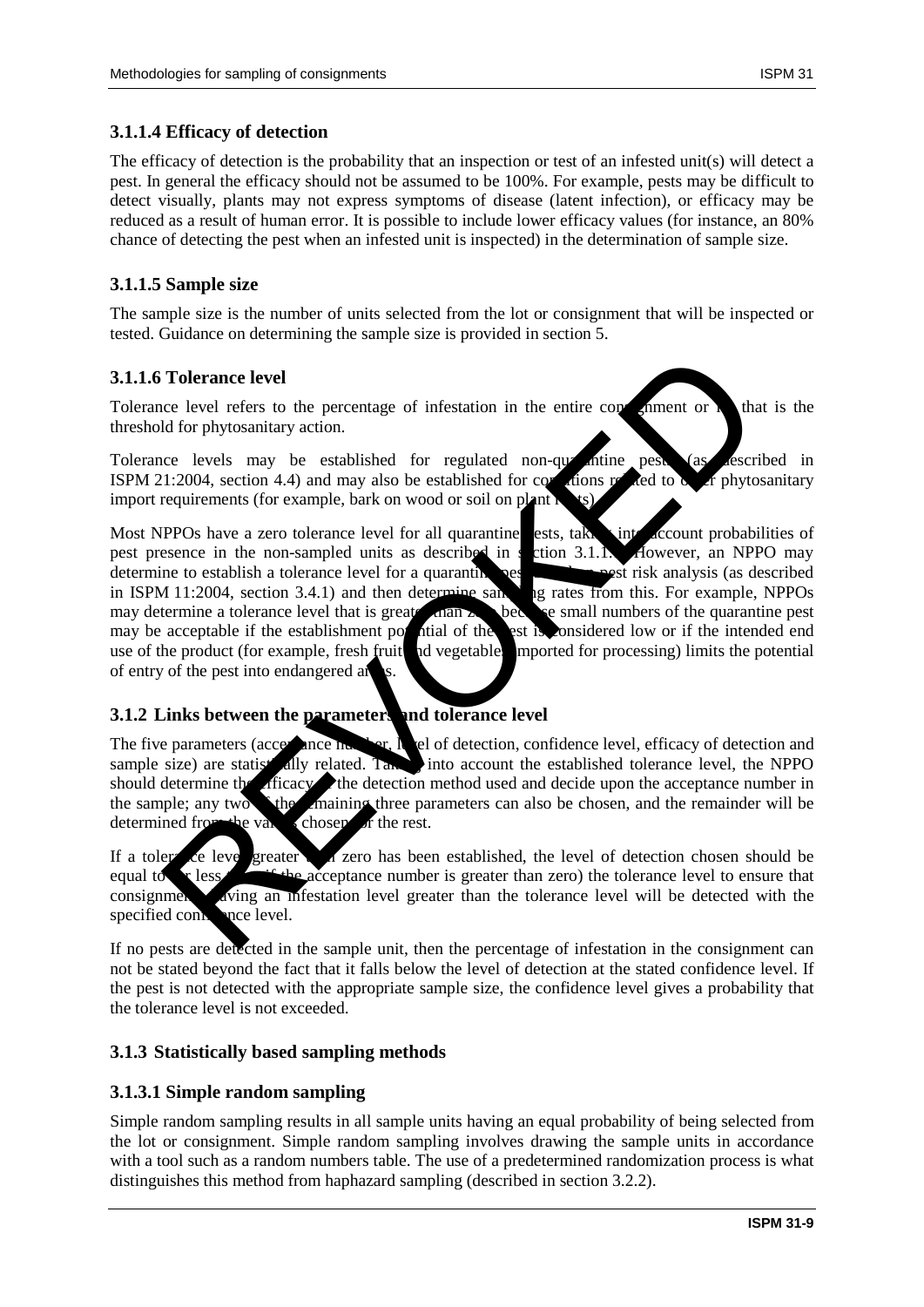This method is used when little is known about the pest distribution or rate of infestation. Simple random sampling can be difficult to apply correctly in operational situations. To use this method, each unit should have an equal probability of selection. In cases where a pest is not distributed randomly through the lot, this method may not be optimal. Simple random sampling may require greater resources than other sampling methods. The application can be dependent on the type and/or configuration of the consignment.

### **3.1.3.2 Systematic sampling**

Systematic sampling involves drawing a sample from units in the lot at fixed, predetermined intervals. However, the first selection must be made at random through the lot. Biased results are possible if pests are distributed in a manner similar to the interval chosen for sampling.

Two advantages of this method are that the sampling process may be automated through machinery and that it requires the use of a random process only to select the first unit.

### **3.1.3.3 Stratified sampling**

Stratified sampling involves separating the lot into separate subdivisions (that  $\sim$  at a) and then drawing the sample units from each and every subdivision. With a each subdivision, sample units are taken using a particular method (systematic or random). Under some cumstances, different numbers of sample units may be taken from each subdivision – for in ance, the umber of sample units may be proportional to the size of the subdivision, or based on price knowledge concerning the infestation of the subdivisions. Vantages of this method are that the sampling process may be automated it requires the use of a random process only to select the first unit.<br>
Stratified sampling<br>
de sampling involves separating the lot into separate such

If at all feasible, stratified sampling will almost always uprove detection accuracy. The smaller variation associated with stratified sampling  $\chi$  relds more accurate results. This is especially true when infestation levels may vary across a lot epending on packing procedures or storage conditions. Stratified sampling is the preferred choice when knowledge about the pest distribution is presumed and operational considerations will all v it.

## **3.1.3.4 Sequential sampling**

Sequential sampling involves drawing a series of sample units using one of the above methods. After each sample (or group) is drawn, the data are accumulated and compared with predetermined ranges to decide whether to a spot the  $\epsilon$  osignment, reject the consignment or continue sampling.

This method  $\triangle$  be used when a tolerance level greater than zero is determined and the first set of sample unit does t provide sufficient information to allow a decision to be made on whether or not the tolerate level is exceeded. This method would not be used if the acceptance number in a sample of any size  $\alpha$  is zero. Sequential sampling may reduce the number of samples required for a decision to be made or  $\lambda$  and  $\alpha$  reduce the possibility of rejecting a conforming consignment.

# **3.1.3.5 Cluster sampling**

Cluster sampling involves selecting groups of units based on a predefined cluster size (for example, boxes of fruit, bunches of flowers) to make up the total number of sample units required from the lot. Cluster sampling is simpler to evaluate and more reliable if the clusters are of equal size. It is useful if resources available for sampling are limited and works well when the distribution of pests is expected to be random.

Cluster sampling can be stratified, and can use either systematic or random methods for selecting the groups. Of the statistically based methods, this method is often the most practical to implement.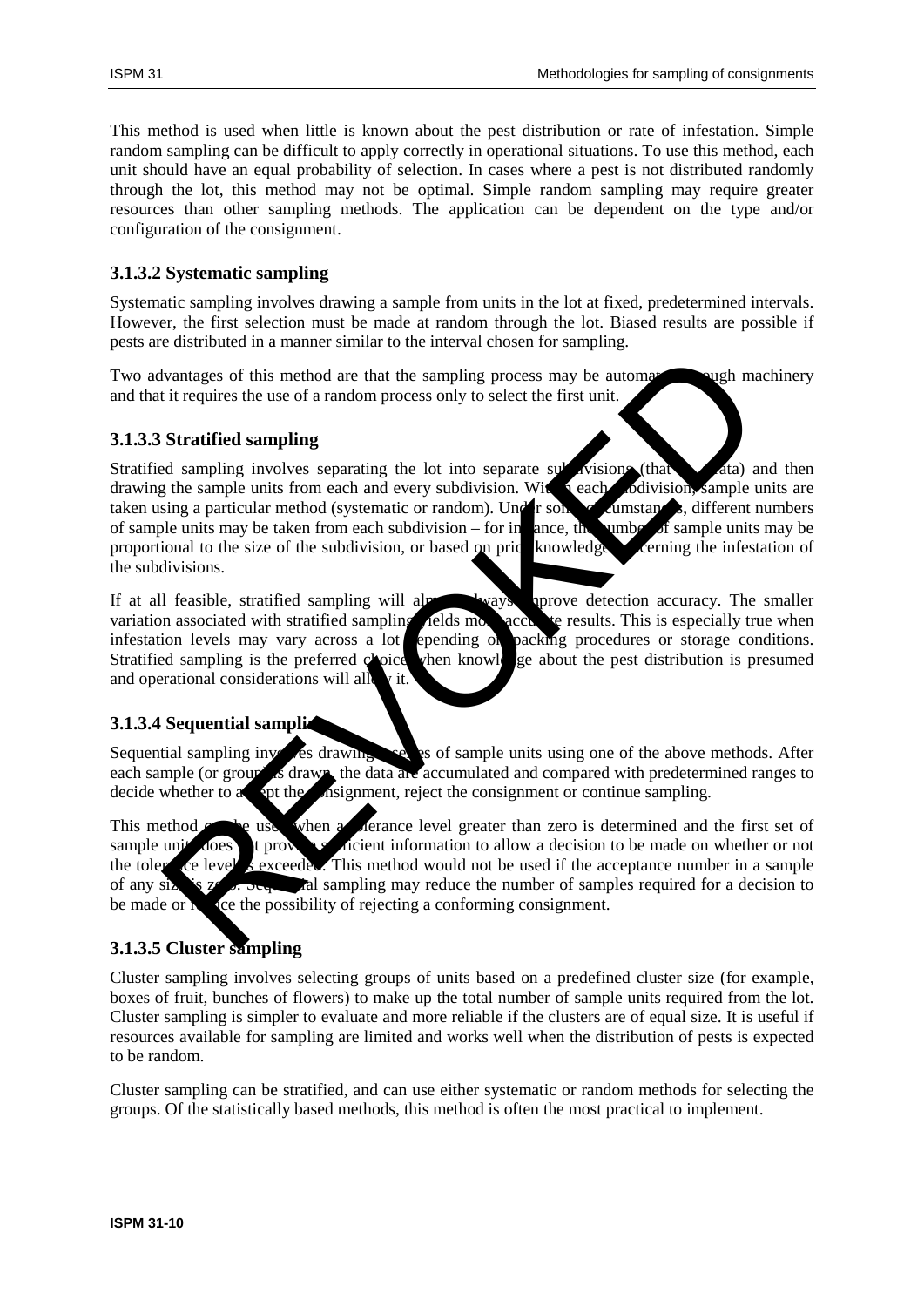### **3.1.3.6 Fixed proportion sampling**

Sampling a fixed proportion of the units in the lot (for example, 2%) results in inconsistent levels of detection or confidence levels when lot size varies. As shown in Appendix 5, fixed proportion sampling results in changing confidence levels for a given level of detection, or in changing levels of detection for a given confidence level.

### **3.2 Non-statistically based sampling**

Other sampling methods that are not statistically based, such as convenience sampling, haphazard sampling or selective or targeted sampling, may provide valid results in determining the presence or absence of a regulated pest(s). The following methods may be used based on specific operational considerations or when the goal is purely detection of pests.

### **3.2.1 Convenience sampling**

Convenience sampling involves selecting the most convenient (for example, accessible, cheapest, fastest) units from the lot, without selecting units in a random or systematic m

### **3.2.2 Haphazard sampling**

Haphazard sampling involves selecting arbitrary units with put using a true randomization process. This may often appear to be random because the inspector is not conscious of having any selection bias. However, unconscious bias may occur, so that  $t \cdot \log t$  at to which the sample is representative of bias. However, unconscious bias may occur, so that  $t \triangle$  degrees the lot is unknown.

### **3.2.3 Selective or targeted sampling**

Selective sampling involves deliberately  $\blacksquare$  lecting samples from parts of the lot most likely to be infested, or units that are obviously  $\int \mathbf{f} \cdot d\mathbf{r}$  increase the chance of detecting a specific regulated pest. This method may rely in insectors who are experienced with the commodity and familiar with the pest's biology. Use of  $\mathbf k$  is method may also be triggered through a pathway analysis identifying a specific section  $\sim$  the lot with a higher probability of being infested (for example, a wet section of timber may be more likely to harbour nematodes). Because the sample is targeted, and hence statistically biased, a probabilistic statement about the infestation level in the lot can not be made. However, if  $\bullet$  sole purpose of sampling is to increase the chance of finding a regulated pest(s), this method is valid. Separate samples of the commodity may be required to meet general confidence in detection of the regulated per regulated per regulated per regulated per regulated per regulated per regulated per regulated per regulated per regulated per regulated per regulated per regulated per regulated per regula opportunities to derive into  $\sim$  on about the overall pest status of the lot or consignment, because sampling is focused on where specific regulated pests are likely to be found not on the remainder of the lot or consignment. The strain of the control of the specific properties.<br>
The strain of the specific properties ampling involves selecting the most convenient (for exampling accessible cluster ampling involves selecting antisting in a random

## **4. Selecting a Sampling Method**

In most cases the selection of an appropriate sampling method is necessarily dependent on information available about pest incidence and distribution in the consignment or lot as well as the operational parameters associated with the inspection situation in question. In most phytosanitary applications operational limitations will dictate the practicality of sampling under one or another method. Subsequently determining the statistical validity of practical methods will narrow the field of alternatives.

The sampling method that is ultimately selected by the NPPO should be operationally feasible and be the most appropriate to achieve the objective and be well documented for transparency. Operational feasibility is clearly linked to judgements concerning situation-specific factors, but should be consistently applied.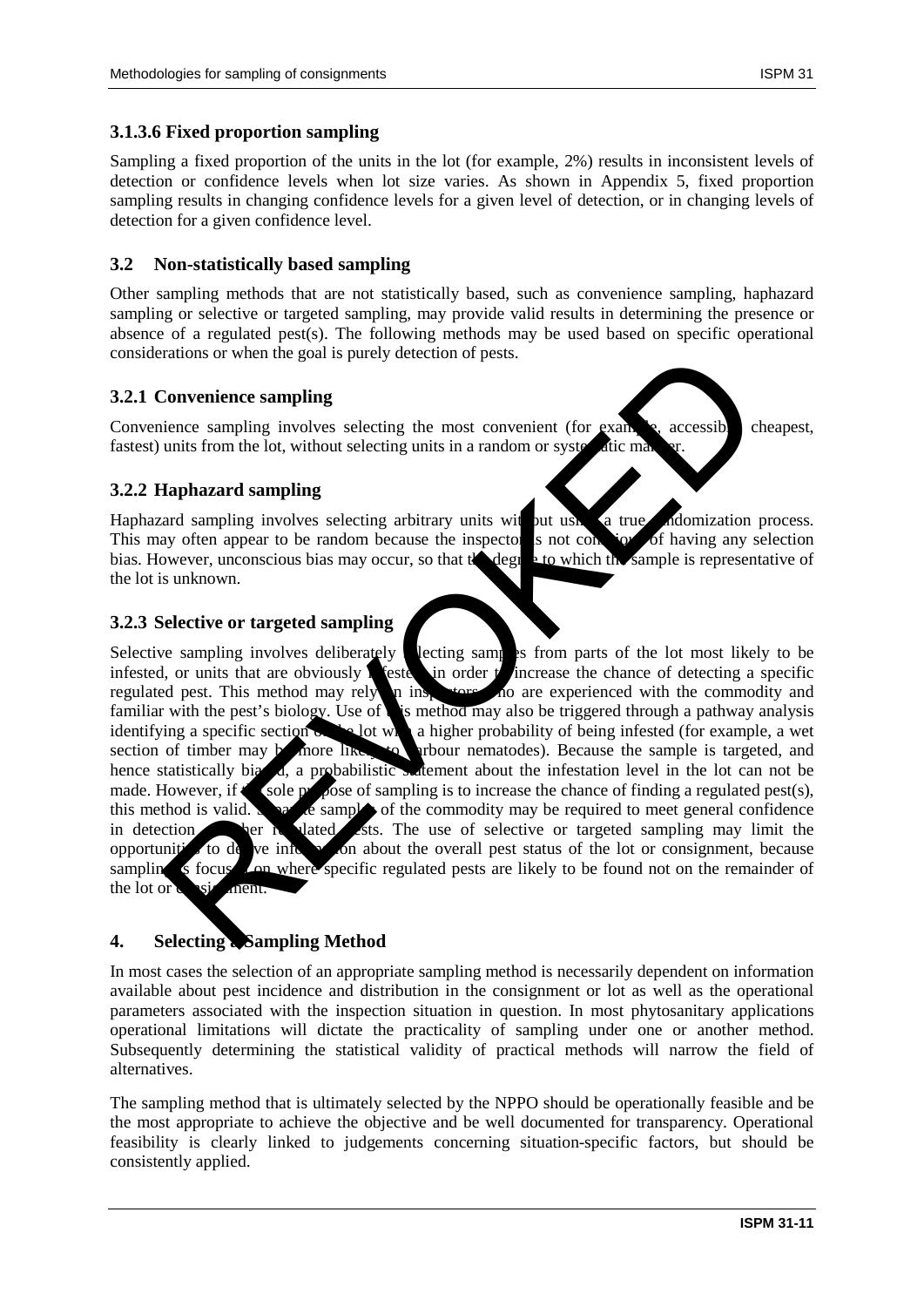If sampling is undertaken to increase the chance of detecting a specific pest targeted sampling (described in section 3.2.3) may be the preferred option as long as the inspectors can identify the section(s) of the lot with a higher probability of being infested. Without this knowledge, one of the statistically based methods will be more appropriate. Non-statistically based sampling methods do not result in each unit having an equal probability of being included in the sample and do not allow for quantification of a confidence level or level of detection.

Statistically based methods will be appropriate if sampling is undertaken to provide information about the general phytosanitary condition of a consignment, to detect multiple quarantine pests or to verify compliance with phytosanitary requirements.

In selecting a statistically based method, consideration may be given to how the consignment has been treated in harvesting, sorting and packing, and the likely distribution of the pest(s) in the lot. Sampling methods may be combined: for instance, a stratified sample may have either **random** or systematic selection of sample units (or clusters) within strata.

If sampling is undertaken to determine whether a specific non-zero tolerance evel has been exceeded, a sequential sampling method may be appropriate.

Once a sampling method has been selected and correctly applied, repeating the sampling with the aim of achieving a different result is unacceptable. Sampling should not be repeated unless considered necessary for specific technical reasons (for example, suspected incorrect a prication of sampling methodology).

### **5. Sample Size Determination**

To determine the number of samples to be taken, the NPP should select a confidence level (for example, 95%), a level of detection (for example, 5%) and acceptance number (for example, zero), and determine the efficacy of detection ( $\frac{1}{2}$  example,  $\frac{1}{2}$ %). From these values and the lot size, a sample size can be calculated. Appendixes  $2-5$  set out the mathematical basis for sample size determination. Section 3.1.3 of this standard provides guidance on the most appropriate statistical based sampling method when onsidering the distribution of the pest in the lot. in harvesting, sorting and packing, and the likely distribution of the pest(s) in the lot. Since its may be combined: for instance, a stratified sample may have either and of sample units (or clusters) within strata.<br>
ling

## **5.1 Pests distribution unknown in the lot**

Because sampling  $\hat{\mathbf{x}}$  shows a not replacement and the population size is finite, the hypergeometric distribution should be  $\mathcal{U}$  to determine the sample size. This distribution gives a probability of detecting a c<sub>ertain</sub> number of infested units in a sample of a given size drawn from a lot of a given size, when specific number of infested units exist in the lot (see Appendix 2). The number of infested units in  $\bullet$  lot is  $\bullet$  ested as the level of detection multiplied by the total number of units in the lot.

As lot size  $\hat{n}$  ceases, the sample size required for a specific level of detection and confidence level approaches an upper limit. When the sample size is less than  $5\%$  of the lot size, the sample size can be calculated using exter the binomial or Poisson distribution (see Appendix 3). All three distributions (hypergeometric, binomial and Poisson) give almost identical sample sizes for specific confidence and detection levels with large lot sizes, but binomial and Poisson distributions are easier to calculate.

## **5.2 Pest distribution aggregated in the lot**

Most pest populations are aggregated to some degree in the field. Because commodities may be harvested and packed in the field without being graded or sorted, the distribution of infested units in the lot may be clustered or aggregated. Aggregation of infested units of a commodity will always lower the likelihood of finding an infestation. However, phytosanitary inspections are aimed at detection of infested units and/or pest(s) at a low level. The effect of aggregation of the infested units on the efficacy of detection of a sample and on the required sample size is small in most cases. When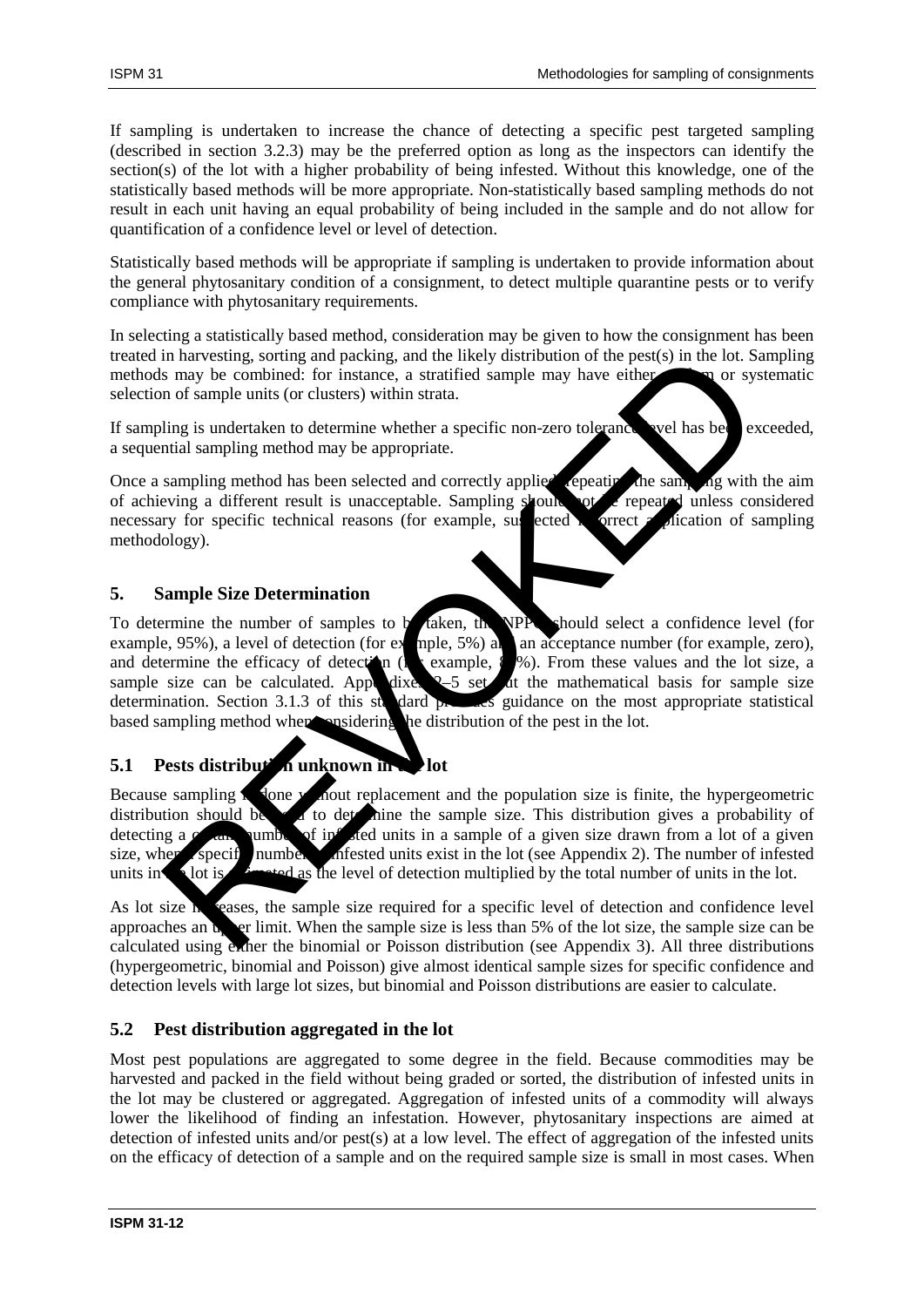NPPOs identify that there is a high likelihood that there will be aggregation of infested units in the lot a stratified sampling method may help increase the chance of detecting an aggregated infestation.

When pests are aggregated, the calculation of sample size should ideally be performed using a betabinomial distribution (see Appendix 4). However, this calculation requires knowledge of the degree of aggregation, which is generally not known and therefore this distribution may not be practical for general use. One of the other distributions (hypergeometric, binomial or Poisson) can be used; however, the confidence level of the sampling will decline as the degree of aggregation increases.

### **6. Varying Level of Detection**

The choice of a constant level of detection may result in a varying number of infested units entering with imported consignments because lot size varies (for example, a 1% infestation level of 1000 units corresponds to 10 infested units, while a 1% infestation level of 10,000  $\mu$  s corresponds to 100 infested units). Ideally the selection of a level of detection will reflect in  $\mu$  the number of infested units entering on all consignments within a particular period of time. If  $\mathbb{N}$  POs want to hanage the number of infested units entering with each consignment as well, a  $\sqrt{\sin g}$  level of detection may be used. A tolerance level would be specified in terms of a number onfested item per consignment, and the sample size would be set in order to give the desired confidence and detection levels. structure of sampling<br>the deviation and the selection of a level of the interaction of the december of the selection of a level of detection will reflect in<br>tunis). Ideally the selection of a level of detection will reflec

### **7. Outcome of Sampling**

The outcome of activities and techniques related to sampling may result in phytosanitary action being taken (further details can be found in ISPM 23:2005, section 2.5).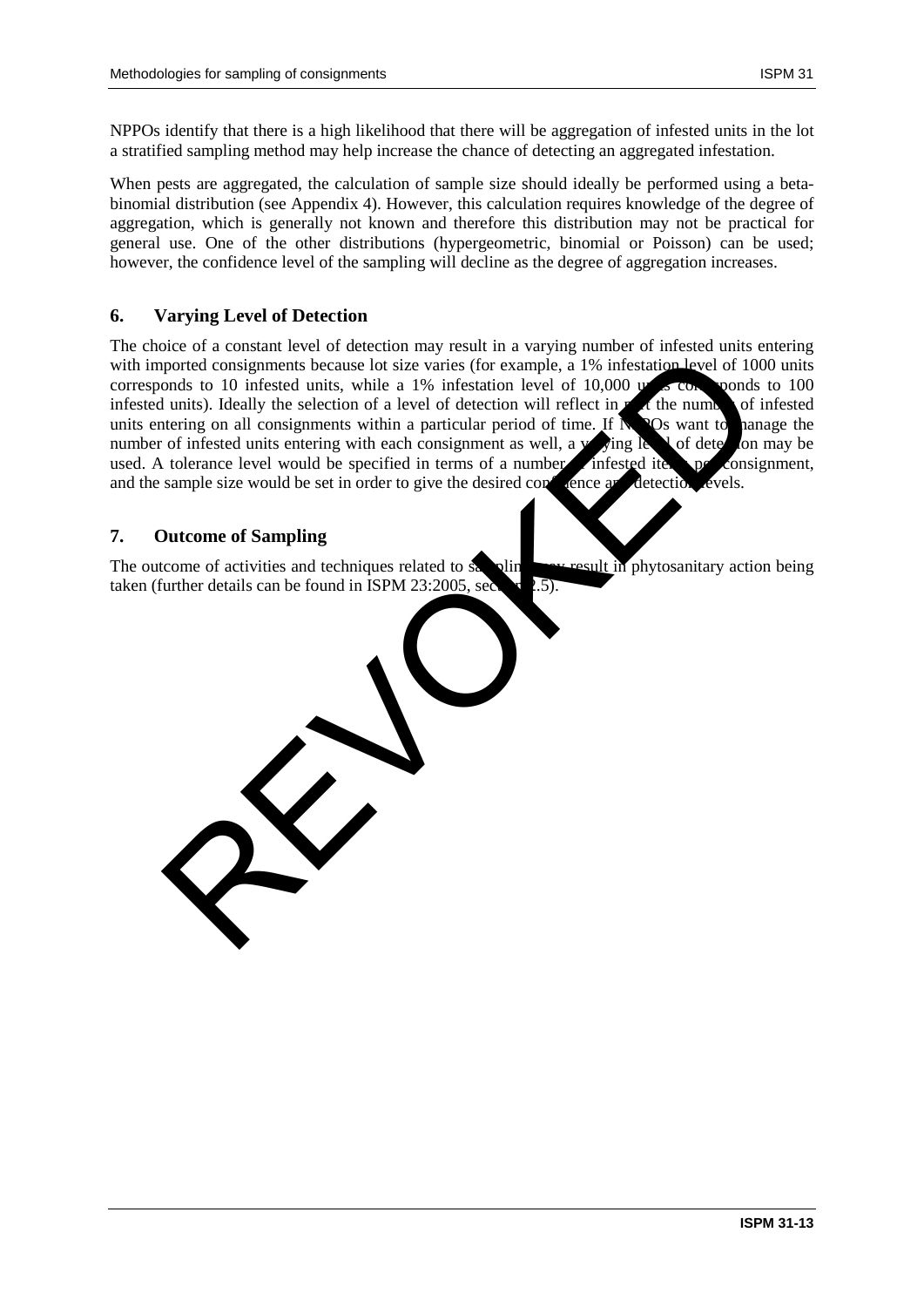## **APPENDIX 1: Formulae used in Appendixes 2–5**

REVOKED

| <b>Formula</b><br>No. | <b>Purpose</b>                                                                                                            | <b>Appendix</b><br>No. |
|-----------------------|---------------------------------------------------------------------------------------------------------------------------|------------------------|
| 1                     | Probability of detecting <i>i</i> infested units in a sample.                                                             | $\overline{2}$         |
| 2                     | Approximation for calculating the probability of finding no infested units.                                               | 2                      |
| 3                     | Probability of detecting <i>i</i> infested units in a sample of n units (sample size is less than<br>5% of the lot size). | 3                      |
| 4                     | Binomial distribution probability of not observing an infested unit in a sample of n units.                               | 3                      |
| 5                     | Binomial distribution probability of observing at least one infested unit.                                                | 3                      |
| 6                     | Binomial distribution formulae 5 and 6 rearranged to determine n.                                                         | 3                      |
| 7                     | Poisson distribution version of binomial formula 6                                                                        | 3                      |
| 8                     | Poisson distribution probability of finding no infested units (simplifi-                                                  | 3                      |
| 9                     | Poisson distribution probability of finding at least one infested at (the confident<br>level).                            | 3                      |
| 10                    | Poisson distribution to determine the sample size for n                                                                   | 3                      |
| 11                    | Beta-binomial based sampling for aggregated spatial detribution                                                           | 4                      |
| 12                    | Beta-binomial - probability of not observing an ested unit after inspecting several lots<br>(for a single lot)            | 4                      |
| 13                    | sted units<br>Beta-binomial – probability of observing<br>nore in                                                         | 4                      |
| 14                    | Beta-binomial formulae 12 and 13 $ref$ ranged to $\alpha$ ermin n.                                                        | 4                      |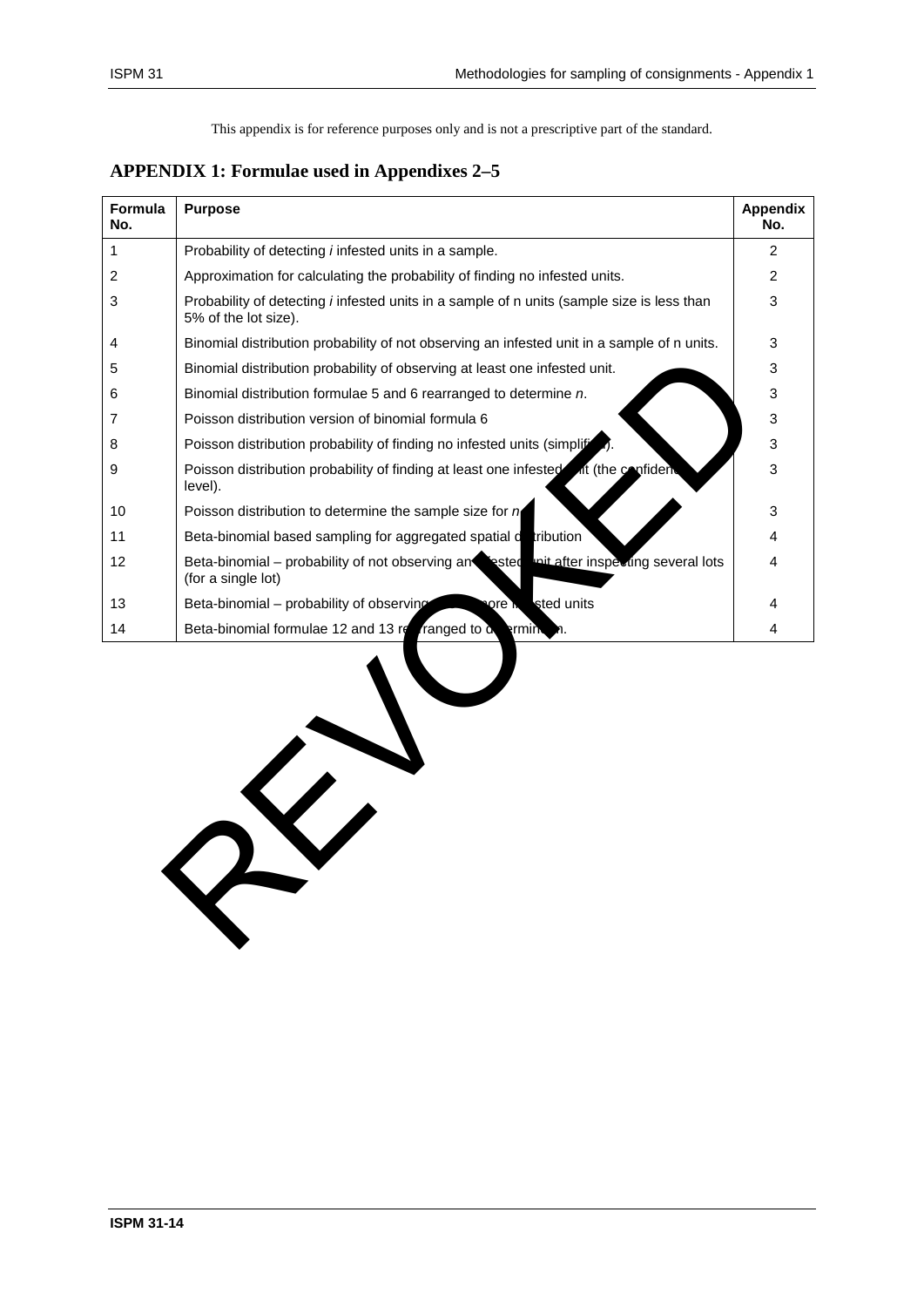### **APPENDIX 2: Calculating sample sizes for small lots: hypergeometric-based sampling (simple random sampling)**

The hypergeometric distribution is appropriate to describe the probability of finding a pest in a relatively small lot. A lot is considered as small when the sample size is more than 5% of the lot size. In this case, sampling of one unit from the lot affects the probability of finding an infested unit in the next unit selected. Hypergeometric-based sampling is based on sampling without replacement.

It is also assumed that the distribution of the pest in the lot is not aggregated and that random sampling is used. This methodology can be extended for other schemes such as stratified sampling (further details can be found in Cochran, 1977).



The confidence level corresponds to: 1-  $P(Y = i)$ 

 $A =$  number of infested units in the lot that could be detected if every unit in the lot was inspected or tested, given the efficacy of detection  $\chi$  vel  $\chi$  detection  $\chi$  × efficacy, truncated to an integer)

 $i =$  number of infested units in the sample

 $N =$  number of units in the lots  $\mathbb{R}^n$  see of the

 $n =$  number of units in the sample  $\alpha$ 

In particular the approximation that can be used for the probability of finding no infested units is

$$
P(X=0) = \left(\frac{N-A-u}{N-u}\right)^n \qquad \text{Formula 2}
$$

where  $u \cdot (n-1)/2$  (*from Cochran, 1977*).

Solving the equation to determine *n* is difficult arithmetically but can be done with approximation or through maximum likelihood estimation.

Tables 1 and 2 show sample sizes calculated for different lot sizes, levels of detection and confidence levels, when the acceptance number is 0.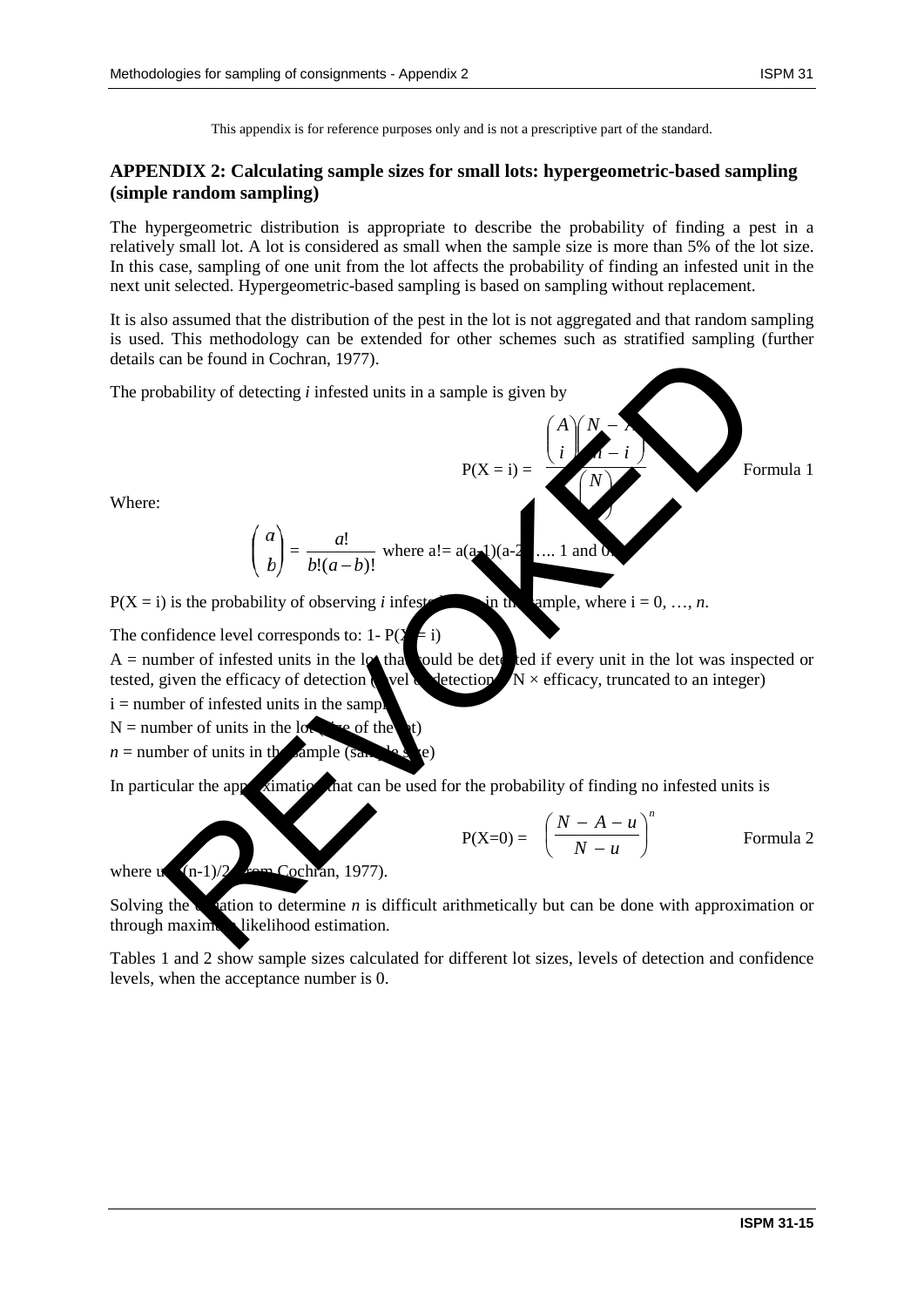| <b>Number</b>         |       |             | $P = 95%$ (confidence level) |                                              |                  |       |                |     | $P = 99\%$ (confidence level)                |      |
|-----------------------|-------|-------------|------------------------------|----------------------------------------------|------------------|-------|----------------|-----|----------------------------------------------|------|
| of units in<br>lot    |       |             |                              | % level of detection x efficacy of detection |                  |       |                |     | % level of detection x efficacy of detection |      |
|                       | 5     | $\mathbf 2$ | 1                            | 0.5                                          | 0.1              | 5     | $\mathbf 2$    | 1   | 0.5                                          | 0.1  |
| 25                    | $24*$ |             |                              |                                              |                  | $25*$ |                |     |                                              |      |
| 50                    | $39*$ | 48          |                              |                                              |                  | 45*   | 50             |     |                                              |      |
| 100                   | 45    | 78          | 95                           |                                              |                  | 59    | 90             | 99  |                                              |      |
| 200                   | 51    | 105         | 155                          | 190                                          |                  | 73    | 136            | 180 | 198                                          |      |
| 300                   | 54    | 117         | 189                          | 285*                                         |                  | 78    | 160            | 235 | 297*                                         |      |
| 400                   | 55    | 124         | 211                          | 311                                          |                  | 81    | 174            | 73  | 60                                           |      |
| 500                   | 56    | 129         | 225                          | 388*                                         |                  | 83    | 183            | 300 | 45 <sub>0</sub>                              |      |
| 600                   | 56    | 132         | 235                          | 379                                          |                  | 84    |                |     | 47                                           |      |
| 700                   | 57    | 134         | 243                          | 442*                                         |                  | 85    | 195            | 336 |                                              |      |
| 800                   | 57    | 136         | 249                          | 421                                          |                  | 85    | 199            | 349 | 546                                          |      |
| 900                   | 57    | 137         | 254                          | 474*                                         |                  | β6    | Ω              | 3   | 615*                                         |      |
| 1 0 0 0               | 57    | 138         | 258                          | 450                                          | 950              | 86    | 2 <sub>0</sub> | 368 | 601                                          | 990  |
| 2 0 0 0               | 58    | 143         | 277                          | 517                                          | 155              |       | 216            | 410 | 737                                          | 1800 |
| 3 0 0 0               | 58    | 145         | 284                          | 542                                          | 1895             | 89    | 220            | 425 | 792                                          | 2353 |
| 4 0 0 0               | 58    | 146         | 288                          | 55                                           | 210 <sub>6</sub> |       | 222            | 433 | 821                                          | 2735 |
| 5 0 0 0               | 59    | 147         | 290                          | 4                                            | 2253             | 89    | 223            | 438 | 840                                          | 3009 |
| 6 0 0 0               | 59    | 147         | 291                          | 5                                            | 2358             | 90    | 224            | 442 | 852                                          | 3214 |
| 7 0 0 0               | 59    | 147         | 292                          | 573                                          | تحەم             | 90    | 225            | 444 | 861                                          | 3373 |
| 8 0 0 0               | 59    | 147         | 293                          | 76                                           | 2498             | 90    | 225            | 446 | 868                                          | 3500 |
| 9 0 0 0               | 59    | 14          | zτ                           | q                                            | 2548             | 90    | 226            | 447 | 874                                          | 3604 |
| 10 000                | 59    | 48          | 294                          |                                              | 2588             | 90    | 226            | 448 | 878                                          | 3689 |
| 20 000                | 59    | 148         | 296                          | 589                                          | 2781             | 90    | 227            | 453 | 898                                          | 4112 |
| 30 000                | 59    |             | 29                           | 592                                          | 2850             | 90    | 228            | 455 | 905                                          | 4268 |
| 40 000                | 59    | 14.         | -97                          | 594                                          | 2885             | 90    | 228            | 456 | 909                                          | 4348 |
| 50 <sub>6</sub><br>Q. |       | 149         | 298                          | 595                                          | 2907             | 90    | 228            | 457 | 911                                          | 4398 |
| 60 000                | 59    | 149         | 298                          | 595                                          | 2921             | 90    | 228            | 457 | 912                                          | 4431 |
| 70 000                | Q     | 149         | 298                          | 596                                          | 2932             | 90    | 228            | 457 | 913                                          | 4455 |
| 80 000                | 59.   | 149         | 298                          | 596                                          | 2939             | 90    | 228            | 457 | 914                                          | 4473 |
| 90 000                | 59    | 149         | 298                          | 596                                          | 2945             | 90    | 228            | 458 | 915                                          | 4488 |
| 100 000               | 59    | 149         | 298                          | 596                                          | 2950             | 90    | 228            | 458 | 915                                          | 4499 |
| 200 000+              | 59    | 149         | 298                          | 597                                          | 2972             | 90    | 228            | 458 | 917                                          | 4551 |

**Table 1:** Table of minimum sample sizes for 95% and 99% confidence levels at varying levels of detection according to lot size, hypergeometric distribution

Values in Table 1 marked with an asterisk (\*) have been rounded down to a whole number because scenarios resulting in a fraction of a unit being infested (for example, 300 units with 0.5% infestation corresponds to 1.5 infested units in the shipment) are not possible. This means that the sampling intensity increases slightly, and may be greater for a shipment size where the number of infested units is rounded down than for a larger shipment where a larger number of infested units are calculated (for example, compare results for 700 and 800 units in the lot). It also means that a slightly lower proportion of infested units might be detected than the proportion indicated by the table, or that such infestation is more likely to be detected than the confidence level shown.

Values in Table 1 marked with a dash (–) refer to scenarios presented that are not possible (less than one unit infested).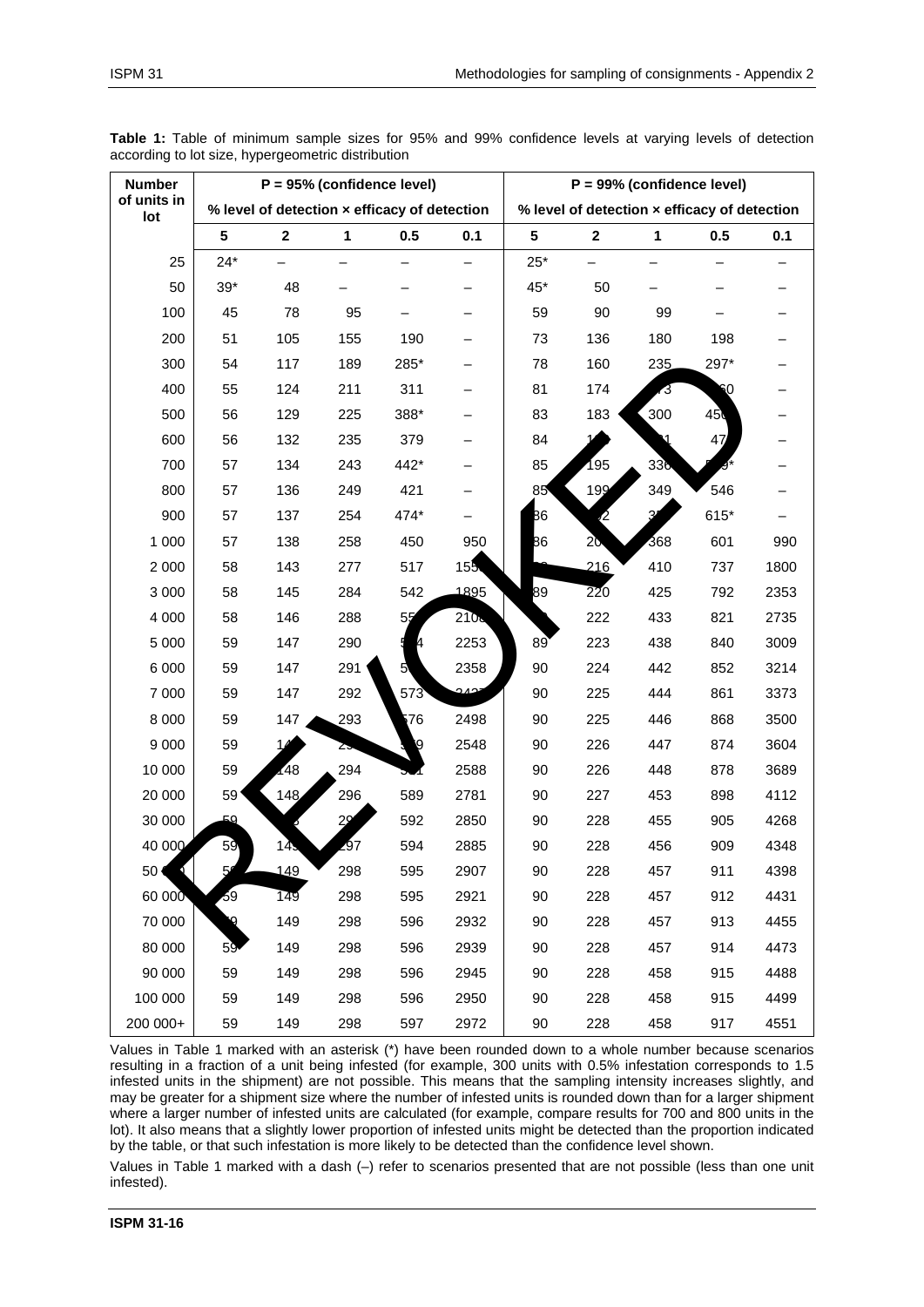| <b>Number</b><br>of units |                 |              | $P = 80\%$ (confidence level) |                                              |      |                |                                              | $P = 90\%$ (confidence level) |      |      |
|---------------------------|-----------------|--------------|-------------------------------|----------------------------------------------|------|----------------|----------------------------------------------|-------------------------------|------|------|
| in lot                    |                 |              |                               | % level of detection x efficacy of detection |      |                | % level of detection x efficacy of detection |                               |      |      |
|                           | $5\phantom{a}$  | $\mathbf{2}$ | $\mathbf{1}$                  | 0.5                                          | 0.1  | $5\phantom{1}$ | $\mathbf{2}$                                 | $\mathbf{1}$                  | 0.5  | 0.1  |
| 100                       | 27              | 56           | 80                            |                                              |      | 37             | 69                                           | 90                            |      |      |
| 200                       | 30              | 66           | 111                           | 160                                          |      | 41             | 87                                           | 137                           | 180  |      |
| 300                       | 30              | 70           | 125                           | 240*                                         |      | 42             | 95                                           | 161                           | 270* |      |
| 400                       | 31              | 73           | 133                           | 221                                          |      | 43             | 100                                          | 175                           | 274  |      |
| 500                       | 31              | 74           | 138                           | $277*$                                       |      | 43             | 102                                          | 184                           | 12*  |      |
| 600                       | 31              | 75           | 141                           | 249                                          |      | 44             | 104                                          |                               | 32   |      |
| 700                       | 31              | 76           | 144                           | 291*                                         |      | 44             | 106                                          |                               | 375* |      |
| 800                       | 31              | 76           | 146                           | 265                                          |      | 44             |                                              | 200                           | 350  |      |
| 900                       | 31              | 77           | 147                           | 298*                                         |      | 44             | 108                                          | 203                           |      |      |
| 1 000                     | 31              | 77           | 148                           | 275                                          | 800  | 44             | $\overline{Q8}$                              | 205                           | 369  | 900  |
| 2 0 0 0                   | 32              | 79           | 154                           | 297                                          | 1106 | 4              | 11                                           | $\mathfrak{p}$                | 411  | 1368 |
| 3 0 0 0                   | 32              | 79           | 156                           | 305                                          | 1246 | 4              | 112                                          | 221                           | 426  | 1607 |
| 4 0 0 0                   | 32              | 79           | 157                           | 309                                          | 1325 | 4              |                                              | 223                           | 434  | 1750 |
| 5 0 0 0                   | 32              | 80           | 158                           | 311                                          |      |                | 113                                          | 224                           | 439  | 1845 |
| 6 0 0 0                   | 32              | 80           | 159                           | 313                                          | 1412 | 45             | 113                                          | 225                           | 443  | 1912 |
| 7 000                     | 32              | 80           | 159                           | 314                                          | 1438 | 45             | 114                                          | 226                           | 445  | 1962 |
| 8 0 0 0                   | 32              | 80           | 159                           | 15                                           | 1458 | 45             | 114                                          | 226                           | 447  | 2000 |
| 9 0 0 0                   | 32              | 80           | 159                           |                                              | 1474 | 45             | 114                                          | 227                           | 448  | 2031 |
| 10 000                    | 32              | 80           |                               | 31                                           | 1486 | 45             | 114                                          | 227                           | 449  | 2056 |
| 20 000                    | 32              | 80           | 160                           |                                              | 1546 | 45             | 114                                          | 228                           | 455  | 2114 |
| 30 000                    | 32              | JU.          | Ю                             | 320                                          | 1567 | 45             | 114                                          | 229                           | 456  | 2216 |
| 40 000                    | 32              |              | 160                           | 320                                          | 1577 | 45             | 114                                          | 229                           | 457  | 2237 |
| 50 000                    |                 | 80           | 160                           | 321                                          | 1584 | 45             | 114                                          | 229                           | 458  | 2250 |
| 60 000                    | 32              | 80           | 50                            | 321                                          | 1588 | 45             | 114                                          | 229                           | 458  | 2258 |
| 70 000                    | 32              |              | 160                           | 321                                          | 1591 | 45             | 114                                          | 229                           | 458  | 2265 |
| 80 000                    |                 | 80           | 160                           | 321                                          | 1593 | 45             | 114                                          | 229                           | 459  | 2269 |
| 90 000                    | 32 <sup>2</sup> | 80           | 160                           | 321                                          | 1595 | 45             | 114                                          | 229                           | 459  | 2273 |
| 100 000                   | 32              | 80           | 160                           | 321                                          | 1596 | 45             | 114                                          | 229                           | 459  | 2276 |
| 200 000                   | 32              | 80           | 160                           | 321                                          | 1603 | 45             | 114                                          | 229                           | 459  | 2289 |

**Table 2:** Table of sample sizes for 80% and 90% confidence levels at varying levels of detection according to lot size, hypergeometric distribution

Values in Table 2 marked with an asterisk (\*) have been rounded down to a whole number because scenarios resulting in a fraction of a unit being infested (for example, 300 units with 0.5% infestation corresponds to 1.5 infested units in the shipment) are not possible. This means that the sampling intensity increases slightly, and may be greater for a shipment size where the number of infested units is rounded down than for a larger shipment where a larger number of infested units are calculated (for example, compare results for 700 and 800 units in the lot). It also means that a slightly lower proportion of infested units might be detected than the proportion indicated by the table, or that such infestation is more likely to be detected than the confidence level shown.

Values in Table 2 marked with a dash (–) refer to scenarios presented that are not possible (less than one unit infested).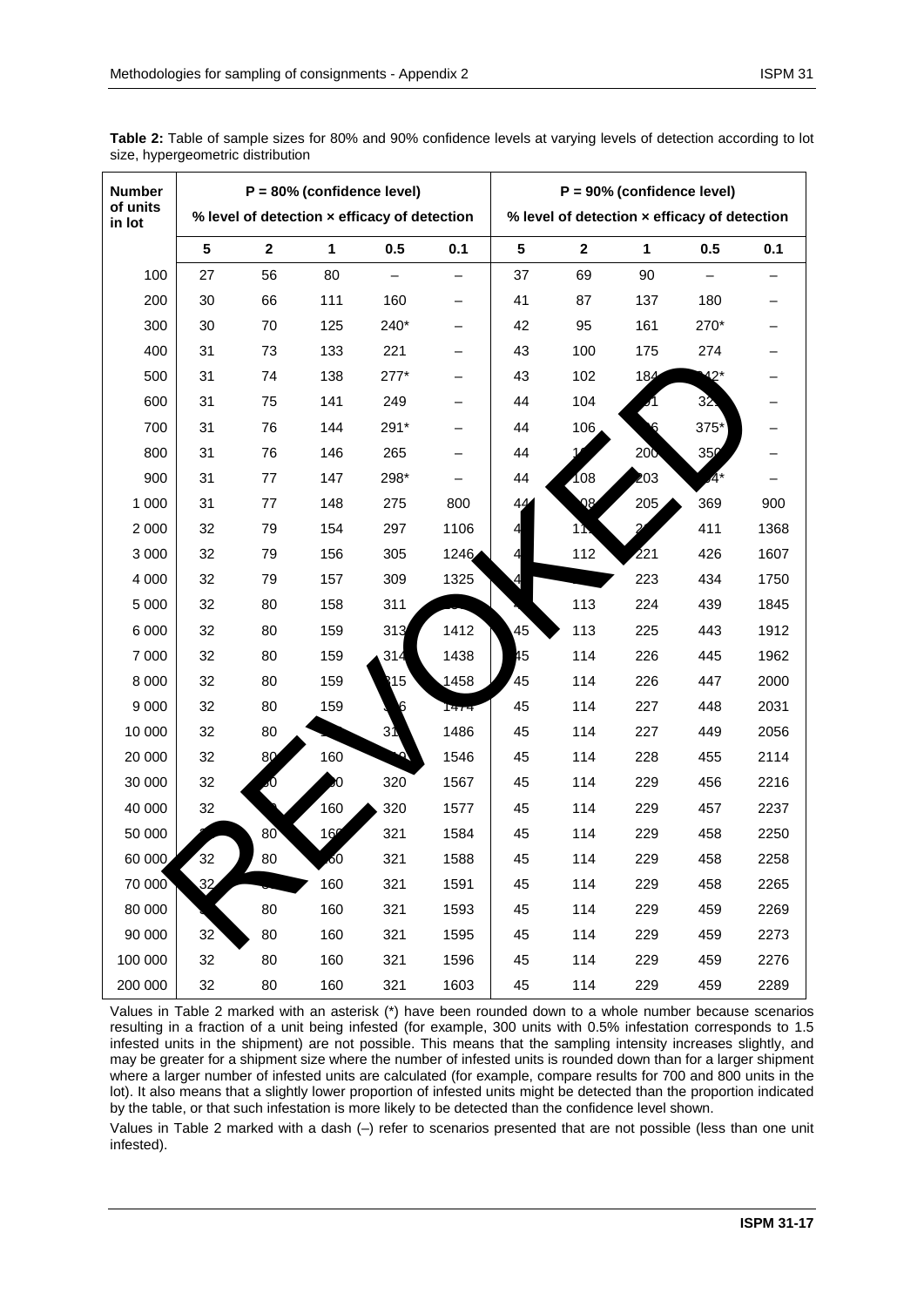### **APPENDIX 3: Sampling of large lots: binomial or Poisson based sampling**

For large lots sufficiently mixed, the likelihood of finding an infested unit is approximated by simple binomial statistics. The sample size is less than 5% of the lot size. The probability of observing i infested units in a sample of *n* units is given by:

$$
P(X=i) = \binom{n}{i} \phi p \ i \ (1 - \phi p)^{n-i}
$$
 Formula 3

p is the average proportion of infested units (infestation level) in the lot and φ represents the percentage inspection efficacy divided by 100.

 $P(X = i)$  is the probability of observing i infested units in the sample. The confidence level corresponds to: 1-  $P(X = i)$ ,  $i = 0, 1, 2, ..., n$ .

For phytosanitary purposes, the probability of not observing a perspecimen or symptom in the sample is determined. The probability of not observing an infested in a sample of inits is given by

$$
P(X=0) = (1 - \phi p)^n
$$
 Formula 4

The probability of observing at least one infested unit is then

$$
P(X>0) = 1 - (\bullet) \quad \text{for } \quad \text{Formula 5}
$$

This equation can be rearranged to determine

$$
n = \frac{\ln_{\mathbf{A}}}{\ln_{\mathbf{A}} - \phi p} \qquad \qquad \text{Formula 6}
$$

The sample size n can be determined with this equation when the infestation level (p), efficacy ( $\phi$ ) and the confidence level  $(1 - P(X > 0))$  are determined by the NPPO.

The binomial distribution can be approximated with the Poisson distribution. As *n* increases and p decreases, the binomial distribution squation given above tends to the Poisson distribution equation given below, exercise proposars of mixed units in the sample size inspection efficient divided by 100.<br>
is the probability of observing i infested units in the sample share of the probability of not observing a newspective is determin

$$
P(X=i) = \frac{(n\phi p)^{i} e^{-n\phi p}}{i!}
$$
 Formula 7

where  $e$  is the base-value of the natural logarithm.

The probability of  $\frac{1}{2}$  and  $\frac{1}{2}$  and  $\frac{1}{2}$  and  $\frac{1}{2}$  and  $\frac{1}{2}$  and  $\frac{1}{2}$  and  $\frac{1}{2}$  and  $\frac{1}{2}$  and  $\frac{1}{2}$  and  $\frac{1}{2}$  and  $\frac{1}{2}$  and  $\frac{1}{2}$  and  $\frac{1}{2}$  and  $\frac{1}{2}$  and  $\frac{1}{$ 

$$
P(X=0) = e^{-n\phi p}
$$
 Formula 8

The probability of finding at least one infested unit (the confidence level) is calculated as

$$
P(X>0) = 1 - e^{-n\phi p}
$$
 Formula 9

Solving for n gives the following, which can be used to determine the sample size:

$$
n = -\ln[1 - P(X>0)]/6p
$$
 Formula 10

Tables 3 and 4 show sample sizes when the acceptance number is 0, calculated for different levels of detection, efficacy and confidence levels with the binomial and Poisson distributions, respectively. A comparison of the case for 100% efficacy with the sample sizes in Table 1 (see Appendix 2) shows that the binomial and Poisson give very similar results to the hypergeometric distribution when n is large and p is small.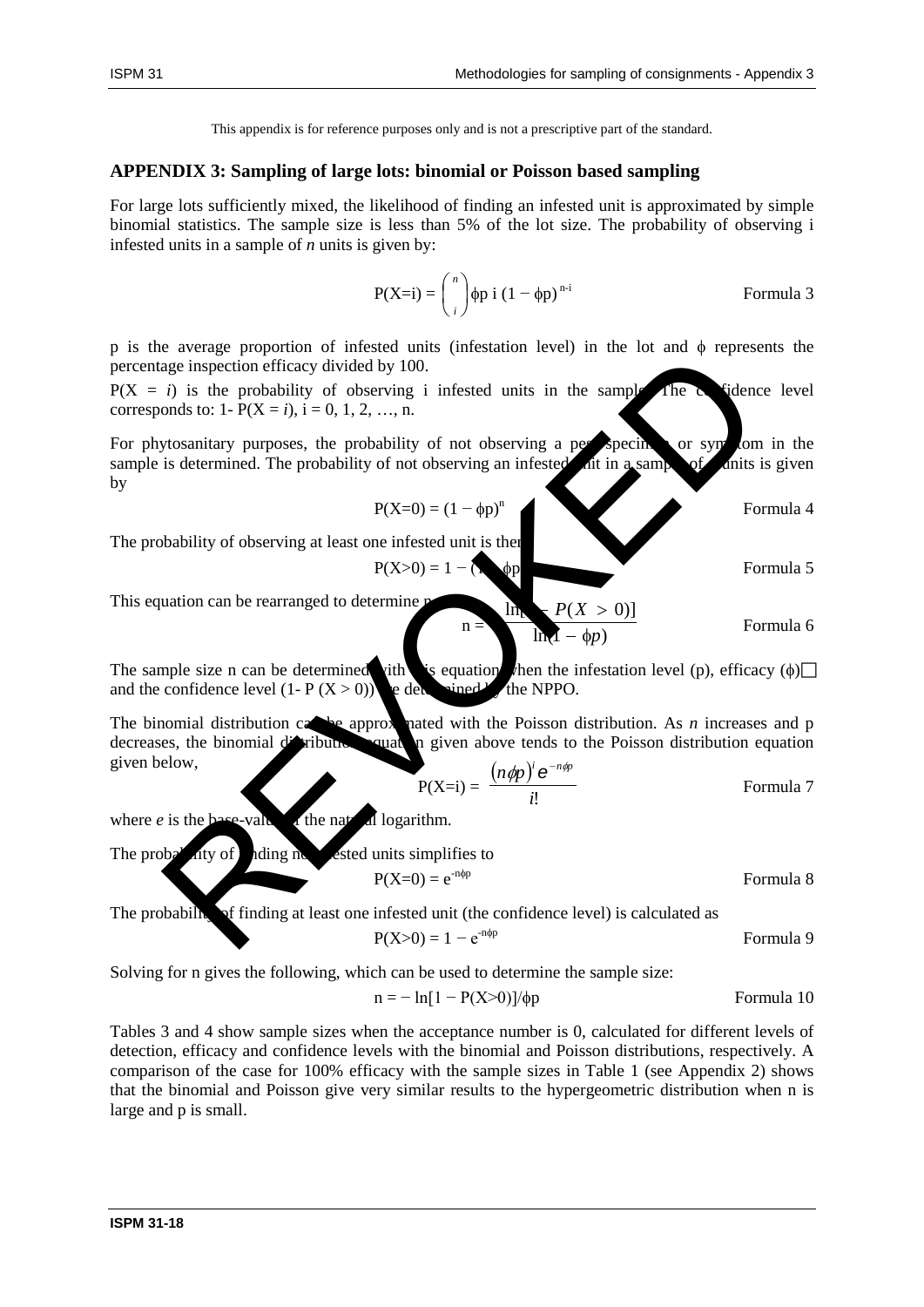| %        |                      |      | $P = 95%$ (confidence level) |      |                      |     |              | $P = 99\%$ (confidence level) |           |       |
|----------|----------------------|------|------------------------------|------|----------------------|-----|--------------|-------------------------------|-----------|-------|
| efficacy | % level of detection |      |                              |      | % level of detection |     |              |                               |           |       |
|          | 5                    | 2    | 1                            | 0.5  | 0.1                  | 5   | $\mathbf{2}$ | 1                             | 0.5       | 0.1   |
| 100      | 59                   | 149  | 299                          | 598  | 2995                 | 90  | 228          | 459                           | 919       | 4603  |
| 99       | 60                   | 150  | 302                          | 604  | 3025                 | 91  | 231          | 463                           | 929       | 4650  |
| 95       | 62                   | 157  | 314                          | 630  | 3152                 | 95  | 241          | 483                           | 968       | 4846  |
| 90       | 66                   | 165  | 332                          | 665  | 3328                 | 101 | 254          | 510                           | 1022      | 5115  |
| 85       | 69                   | 175  | 351                          | 704  | 3523                 | 107 | 269          | 540                           | 1082      | 5416  |
| 80       | 74                   | 186  | 373                          | 748  | 3744                 | 113 | 286          |                               | 149       | 5755  |
| 75       | 79                   | 199  | 398                          | 798  | 3993                 | 121 | 305          | 612                           | <b>1Σ</b> | 6138  |
| 50       | 119                  | 299  | 598                          | 1197 | 5990                 | 182 | 459          | 219                           | 184       | 9209  |
| 25       | 239                  | 598  | 1197                         | 2396 | 11982                | 367 | 19           | $18-$                         | 30        | 18419 |
| 10       | 598                  | 1497 | 2995                         | 5990 | 29956                | 919 | 2301         | 4603                          | 9209      | 46050 |

**Table 3:** Table of sample sizes for 95% and 99% confidence levels at varying levels of detection, according to efficacy values where lot size is large and sufficiently mixed, binomial distribution

| 85       | 69                                                                                                                                        | 175         | 351                          | 704  | 3523  | 107       | 269                       | 540                                | 1082                 | 5416  |
|----------|-------------------------------------------------------------------------------------------------------------------------------------------|-------------|------------------------------|------|-------|-----------|---------------------------|------------------------------------|----------------------|-------|
| 80       | 74                                                                                                                                        | 186         | 373                          | 748  | 3744  | 113       | 286                       |                                    | 149                  | 5755  |
| 75       | 79                                                                                                                                        | 199         | 398                          | 798  | 3993  | 121       | 305                       | 612                                | 12                   | 6138  |
| 50       | 119                                                                                                                                       | 299         | 598                          | 1197 | 5990  | 182       | 459                       | Q19                                | 184                  | 9209  |
| 25       | 239                                                                                                                                       | 598         | 1197                         | 2396 | 11982 | 367       | ſ9                        | $18-$                              | 30                   | 18419 |
| 10       | 598                                                                                                                                       | 1497        | 2995                         | 5990 | 29956 | 919       | 2301                      | 4603                               | 9209                 | 46050 |
| %        | Table 4: Table of sample sizes for 95% and 99% confidence levels<br>efficacy values where lot size is large and sufficiently mixed, Poiss |             | $P = 95%$ (confidence level) |      |       | t varyin, | evels of c<br>distributio | $P = 99\%$ (confidence level)      | ection, according to |       |
| efficacy |                                                                                                                                           |             | % level of detection         |      |       |           |                           | $\overline{\%}$ level of detection |                      |       |
|          | 5                                                                                                                                         | $\mathbf 2$ | 1                            | 0.5  | 0.1   |           | $\mathbf{2}$              | 1                                  | 0.5                  | 0.1   |
| 100      | 60                                                                                                                                        | 150         | 300                          | 6    | 2996  | 93        | 231                       | 461                                | 922                  | 4606  |
| 99       | 61                                                                                                                                        | 152         | 303                          | 60   | 3026  | 94        | 233                       | 466                                | 931                  | 4652  |
| 95       | 64                                                                                                                                        | 158         | 316                          | 631  |       | 97        | 243                       | 485                                | 970                  | 4848  |
| 90       | 67                                                                                                                                        | 167         | 333                          | 66   | 3329  | 103       | 256                       | 512                                | 1024                 | 5117  |
| 85       | 71                                                                                                                                        | 172         | 35.                          |      | 3525  | 109       | 271                       | 542                                | 1084                 | 5418  |
| 80       | 75                                                                                                                                        | 68          | 375                          |      | 3745  | 116       | 288                       | 576                                | 1152                 | 5757  |
| 75       | 80                                                                                                                                        | 200         | 400                          | 799  | 3995  | 123       | 308                       | 615                                | 1229                 | 6141  |
|          |                                                                                                                                           |             | 60                           | 1199 | 5992  | 185       | 461                       | 922                                | 1843                 | 9211  |
| 50       | 120                                                                                                                                       |             |                              |      |       |           |                           |                                    |                      |       |
| 25       | 240                                                                                                                                       | 600         | J9                           | 2397 | 11983 | 369       | 922                       | 1843                               | 3685                 | 18421 |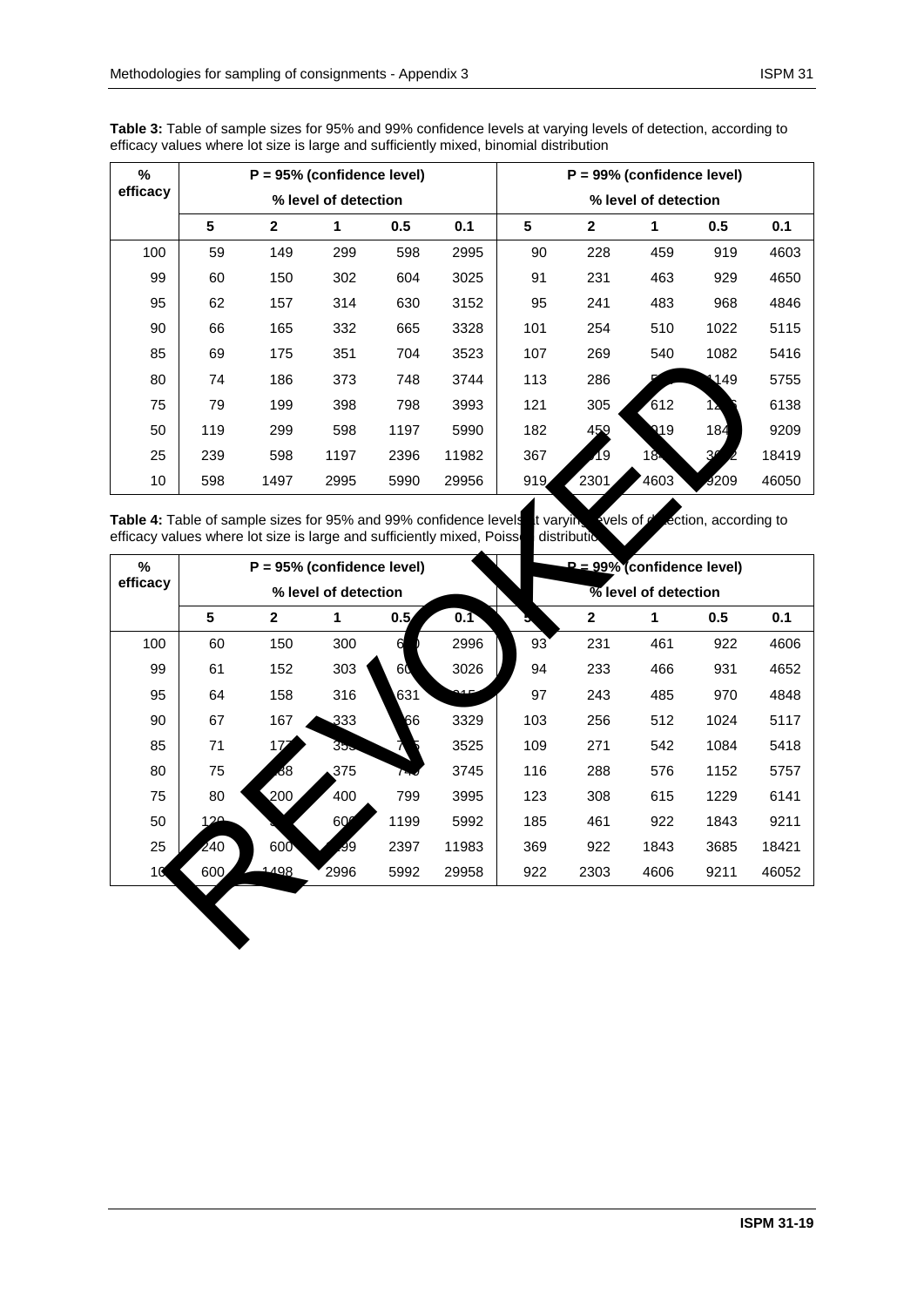### **APPENDIX 4: Sampling for pests with an aggregated distribution: beta-binomial based sampling**

In the case of aggregated spatial distribution, sampling can be adjusted to compensate for aggregation. For this adjustment to apply, it should be assumed that the commodity is sampled in clusters (for example, boxes) and that each unit in a chosen cluster is examined (cluster sampling). In such cases, the proportion of infested units, *f*, is no longer constant across all clusters but will follow a beta density function.



and the probability that each of several lots has no infested unit equals  $P(X=0)^m$ , where *m* is the number of lots. When  $f$  is low, equation  $\Lambda$  an be estimated by

$$
Pr(X=0) \approx 100^{\text{cm}t/\sigma}
$$
 Formula 13

The probability of  $\alpha$  erving  $\alpha$  or more infested units is given by 1- Pr (X=0).

This equation can be real anged to dermine *m* 

$$
m = \frac{1}{\ln(1+n\theta)}
$$
 Formula 14

Stratified samples of fers a way of reducing the impact of aggregation. Strata should be chosen so that the degree of aggregation within the strata is minimized.

When the degree of aggregation and the confidence level are fixed, the size of the sample can be determined. Without the degree of aggregation, the sample size cannot be determined.

Efficacy (φ values of less than 100% can be included by substituting φ*f* for *f* in the equations.